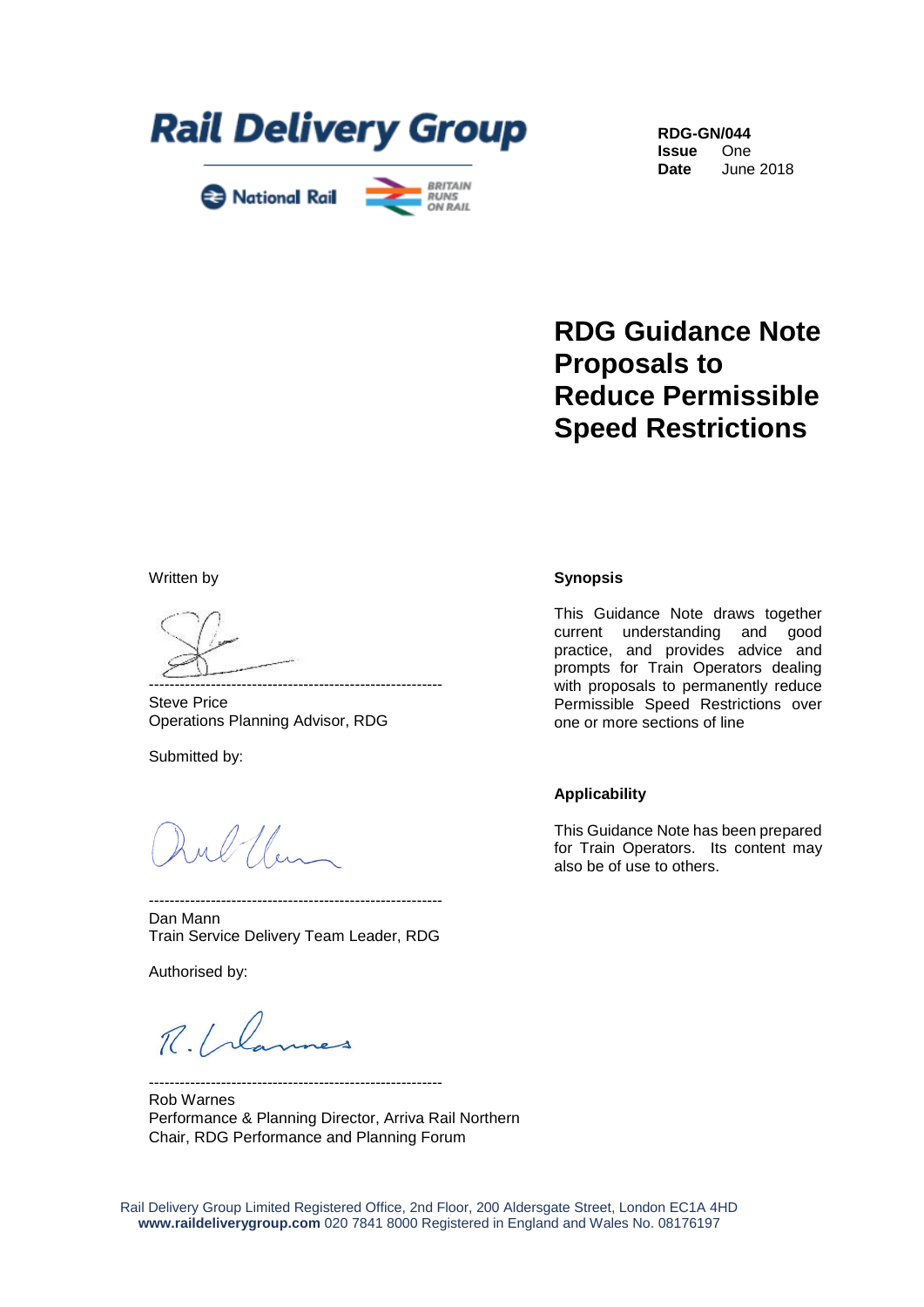## **Issue record**

This Guidance Note will be updated when necessary by distribution of a complete replacement.

After first issue, amended or additional parts of revised pages will be marked by a vertical black line in the adjacent margin.

| <b>Issue</b> | Date      | <b>Comments</b>                                |
|--------------|-----------|------------------------------------------------|
| One          | June 2018 | First issue following development and approval |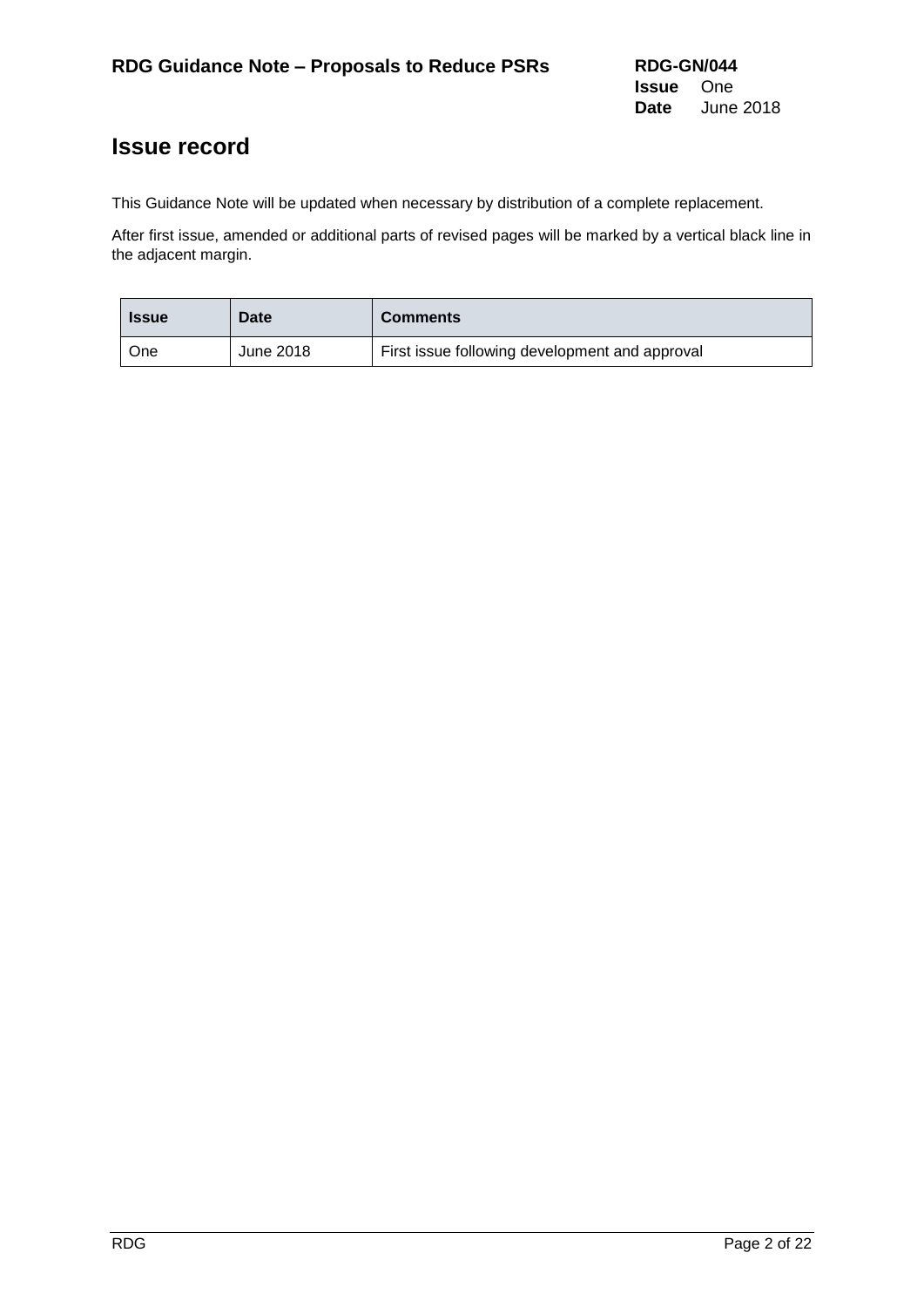# **Table of Contents**

| 1           |    |
|-------------|----|
| 1.1         |    |
| 1.2         |    |
| 1.3         |    |
| 1.4         |    |
| 1.5         |    |
| $\mathbf 2$ |    |
| 3           |    |
| 4           |    |
| 5           |    |
| 6           |    |
| 6.1         |    |
| 6.2         |    |
| 6.3         |    |
| 6.4         |    |
| 6.5         |    |
| 6.6         |    |
| 6.7         |    |
| 6.8         |    |
| 6.9         |    |
| 6.10        |    |
| 7           |    |
|             | 21 |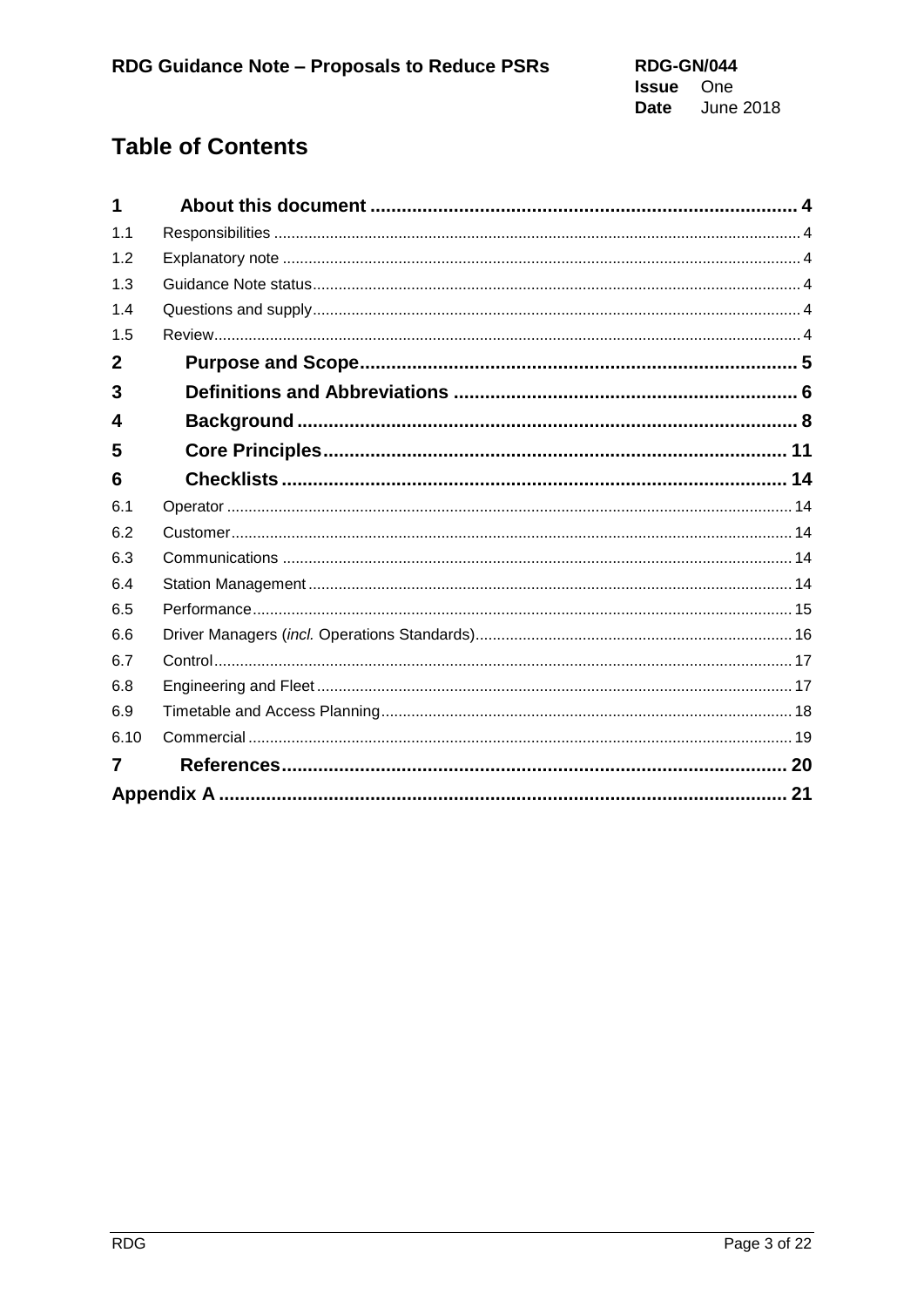## <span id="page-3-0"></span>**1 About this document**

## **1.1 Responsibilities**

<span id="page-3-1"></span>1.1.1 Copies of this Guidance Note should be distributed by train operators (Operators) within the RDG's Performance & Planning Forum to persons within their own companies for whom the content is relevant when considering proposals to reduce Permissible Speed Restrictions (PSRs).

### **1.2 Explanatory note**

- <span id="page-3-2"></span>1.2.1 The Rail Delivery Group (RDG) produces Guidance Notes for the information of its members. The RDG is not a regulatory body and compliance with its guidance is not mandatory.
- 1.2.2 These Guidance Notes are intended to reflect good practice. RDG members are recommended to evaluate the guidance against their own arrangements in a structured and systematic way. Some or all parts of the guidance may not be appropriate to their operations. It is recommended that this process of evaluation and any subsequent decision to adopt (or not to adopt) elements of the guidance should be documented.

### **1.3 Guidance Note status**

<span id="page-3-3"></span>1.3.1 This document is not intended to create legally binding obligations between RDG members and should be binding in honour only.

### **1.4 Questions and supply**

- <span id="page-3-4"></span>1.4.1 Any questions concerning the content or supply of this document should be directed in the first instance to your company's Performance & Planning Forum representative who will refer them onto the RDG as appropriate.
- 1.4.2 Copies of this Guidance Note may be obtained from the members' area of the RDG website, downloaded from the Rail Safety & [Standards](https://www.rssb.co.uk/railway-group-standards#k=(rgsolDocumentNumber%3A%22etcs%22%20OR%20(%20Title%3Aetcs*)%20OR%20(%20rgsolDocumentNumber%3Aetcs*)%20OR%20rgsolDocumentInternalNumber%3A%22etcs*%22)) Board Standards [Catalogue](https://www.rssb.co.uk/railway-group-standards#k=(rgsolDocumentNumber%3A%22etcs%22%20OR%20(%20Title%3Aetcs*)%20OR%20(%20rgsolDocumentNumber%3Aetcs*)%20OR%20rgsolDocumentInternalNumber%3A%22etcs*%22)) or requested from the RDG Train Operators' Operations Scheme.

### <span id="page-3-5"></span>**1.5 Review**

1.5.1 This document will be subject to periodic review.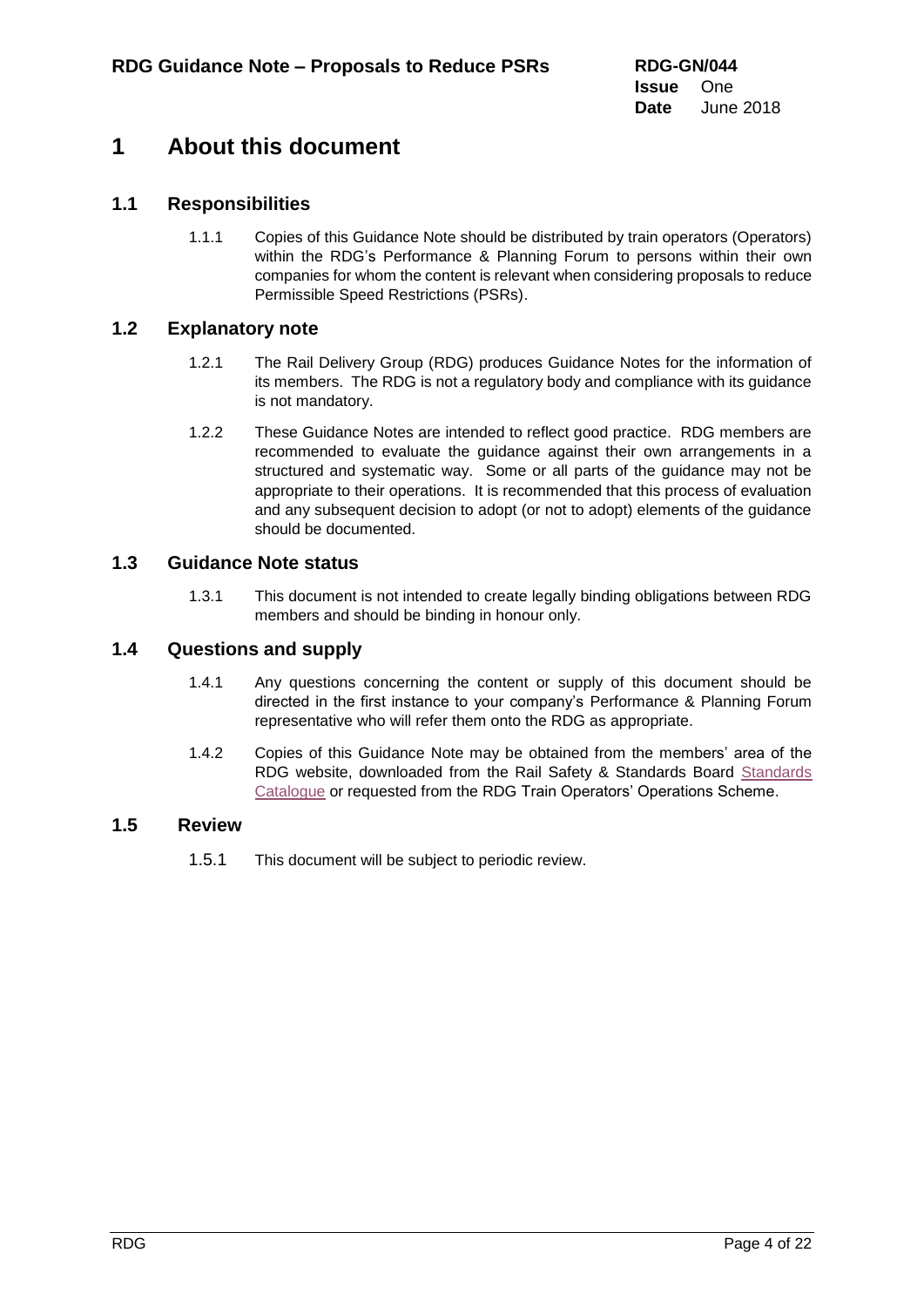## <span id="page-4-0"></span>**2 Purpose and Scope**

## **2.1 Purpose**

2.1.1 This document seeks to introduce recommended practice, reflecting current thoughts and expectations, to provide an *aide memoire* to members of the RDG's Performance & Planning Forum on what to look for when considering future proposals to reduce Permissible Speed Restrictions (PSRs). As such, it advises members on that recommended practice, providing the opportunity for members to be better informed and to be better able to gauge the timetable, capacity and commercial impacts arising from proposals to reduce PSRs, and to consider aligning of interests between members.

### **2.2 Scope**

- 2.2.1 This guidance applies to employees of Operators who are members of the RDG's Performance & Planning Forum and who may be required to interface with an Infrastructure Manager (IM) over a proposal to reduce a PSR, together with those responsible for ensuring and assuring levels of knowledge and competence.
- 2.2.2 For the purposes of this document, a reduction in a PSR refers to a decrease in the permissible speed of some or all trains over a given section of the railway.
- 2.2.3 In the interests of simplicity, this guidance has not been developed to consider more complicated or major schemes, where considerable signalling alterations and other enhancements, proposed against broader objectives, may lead to PSR changes. The reader may wish to consider

RDG-GN040 "Delivering Good Schemes – Conventional Re-signalling";

RDG-GN/NTI/001 "Delivering Good Schemes – ETCS"; or

RIS-0713-CCS "Lineside Signalling Layout Driveability Assessment Requirements".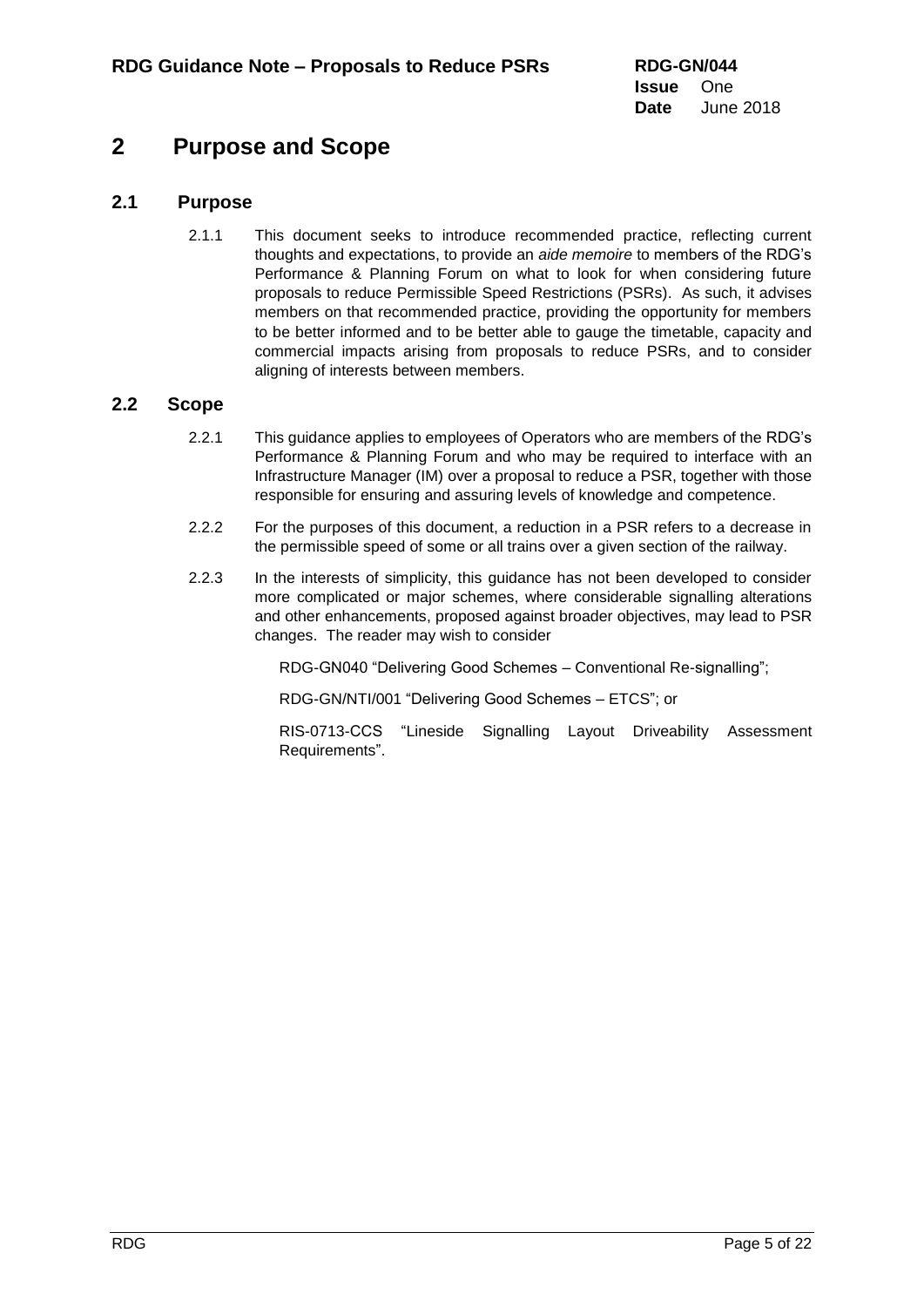# <span id="page-5-0"></span>**3 Definitions and Abbreviations**

*Abbreviations used more than once in this document or which may be unfamiliar to the reader are explained here*

| <b>APCO</b>                  | Automatic Power Changeover (e.g. bi-mode switching between a power supply<br>drawn from an electrification system and that generated on-board)                                                                                                                                                                                                                                       |
|------------------------------|--------------------------------------------------------------------------------------------------------------------------------------------------------------------------------------------------------------------------------------------------------------------------------------------------------------------------------------------------------------------------------------|
| <b>AWS</b>                   | Automatic Warning System                                                                                                                                                                                                                                                                                                                                                             |
| <b>ETCS</b>                  | European Train Control System. A train control system that provides Automatic<br>Train Protection and movement authorities via an in-cab signalling system,<br>offering common standards across Europe on main lines in support of<br>interoperability and an open market for rail services. ETCS is also being installed<br>outside Europe.                                         |
|                              | ETCS is one of the four components of European Rail Traffic Management<br>System (ERTMS) - the others being Global System for Mobile Communications-<br>Railway (GSM-R), Traffic Management and European Rules. ETCS and ERTMS<br>are often used interchangeably but mean different things                                                                                           |
| Exceptional<br>Load          | A load carried on a rail vehicle, including, for example, a container, swap body or<br>other traffic or plant such as on-rail maintenance equipment or empty coaching<br>stock, where the rail vehicle size and / or axle loading requires special authority<br>for the movement and / or the application of special conditions of travel for all or<br>part of the route to be used |
| ΙM                           | Infrastructure Manager (e.g. Network Rail) – the organisation that provides and<br>maintains the rail infrastructure and may also have responsibility for long term<br>planning, capacity allocation, timetable development, the setting of track access<br>charges and providing access to other rail-related services, such as terminals,<br>sidings and marshalling yards         |
| Narrative Risk<br>Assessment | Detailed record of risk assessment carried out by an Infrastructure Manager for a<br>level crossing                                                                                                                                                                                                                                                                                  |
| <b>Network</b>               | The main line infrastructure controlled by an IM in Great Britain, comprising<br>railway tracks, signalling and electrification systems, bridges, tunnels, level<br>crossings and viaducts, together with sidings and connections to third-party<br>controlled infrastructures. Typically, the extent of the Network will be shown in<br>the Sectional Appendix                      |
| <b>NCN</b>                   | Network Change Notification - the formal issuing of a Network Change proposal                                                                                                                                                                                                                                                                                                        |
| <b>Network</b><br>Change     | Formal consultation, normally carried out by the IM, proposing change to the<br>Network, the use of which permits the industry to be based on a sustainable<br>footing, from a timetable, capacity or commercial perspective. See Network<br>Code, Part G                                                                                                                            |
| Operator                     | Any public or private undertaking the principal business of which is to provide<br>services for the transport of goods and/or passengers by rail, with a requirement<br>that the undertaking must ensure traction. This also includes undertakings which<br>provide traction only                                                                                                    |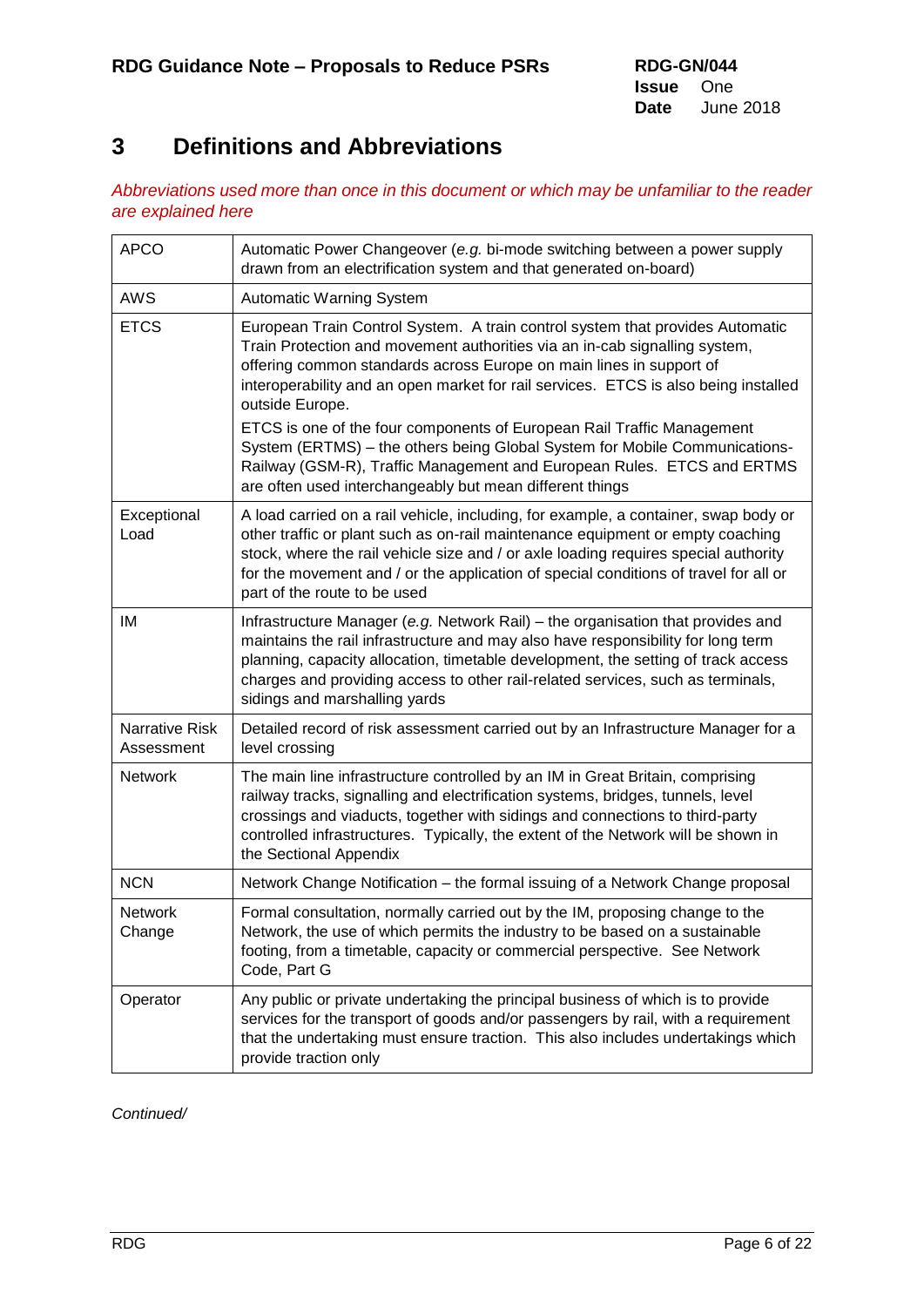| <b>OTDR</b>                            | On-Train Data Recorder - also known as OTMR (On-Train Monitoring Recorder)<br>(a recording unit offering similar functionality to an aircraft flight recorder)                                                                                                                                            |
|----------------------------------------|-----------------------------------------------------------------------------------------------------------------------------------------------------------------------------------------------------------------------------------------------------------------------------------------------------------|
| Passive Level<br>Crossing              | Footpath, bridleway or private vehicle level crossing which require users to make<br>safe decisions to traverse based on sighting alone or interface with Signallers<br>using telephones (where provided)                                                                                                 |
| Protected<br><b>Level Crossing</b>     | Crossing equipped with stop lights, alarms and/or gates/barriers which warn<br>users of approaching trains                                                                                                                                                                                                |
| Principal<br>Timetable<br>change date  | The date on which the Principal Working Timetable for a given 12-month period<br>starts, being the Sunday immediately after the second Saturday in December                                                                                                                                               |
| <b>PSR</b>                             | <b>Permissible Speed Restriction</b>                                                                                                                                                                                                                                                                      |
| <b>RDG</b>                             | Rail Delivery Group                                                                                                                                                                                                                                                                                       |
| <b>STNC</b>                            | Short-Term Network Change. A Network Change proposed to apply for a limited<br>period, usually for no more than 2 years (although longer durations can be<br>agreed)                                                                                                                                      |
| Subsidiary<br>Timetable<br>change date | The date on which the Subsidiary Working Timetable starts, being midnight on<br>the third Saturday in May during the currency of the Principal Timetable. The<br>Subsidiary Timetable allows adjustment of the Principal Timetable                                                                        |
| Timing<br>Allowances                   | Additional time added to train schedules to improve robustness of those<br>schedules. See Timetable Planning Rules documentation. Usually includes:<br><b>Engineering Recovery Allowance;</b><br>i.<br>Pathing Allowance;<br>ii.<br>iii.<br>Performance Allowance; and<br><b>Timing Adjustment</b><br>iv. |
| <b>TPR</b>                             | Timetable Planning Rules, normally published by an IM                                                                                                                                                                                                                                                     |
| <b>TPWS</b>                            | <b>Train Protection Warning System</b>                                                                                                                                                                                                                                                                    |
| <b>Train Operator</b>                  | See Operator                                                                                                                                                                                                                                                                                              |
| <b>TSR</b>                             | <b>Temporary Speed Restriction</b>                                                                                                                                                                                                                                                                        |
| Vulnerable<br><b>Users</b>             | Users of level crossings whose appreciation of risk may be diminished, e.g.<br>children, elderly, disabled, vision impaired, pushchair users and those with<br>learning difficulties or using mobility aids                                                                                               |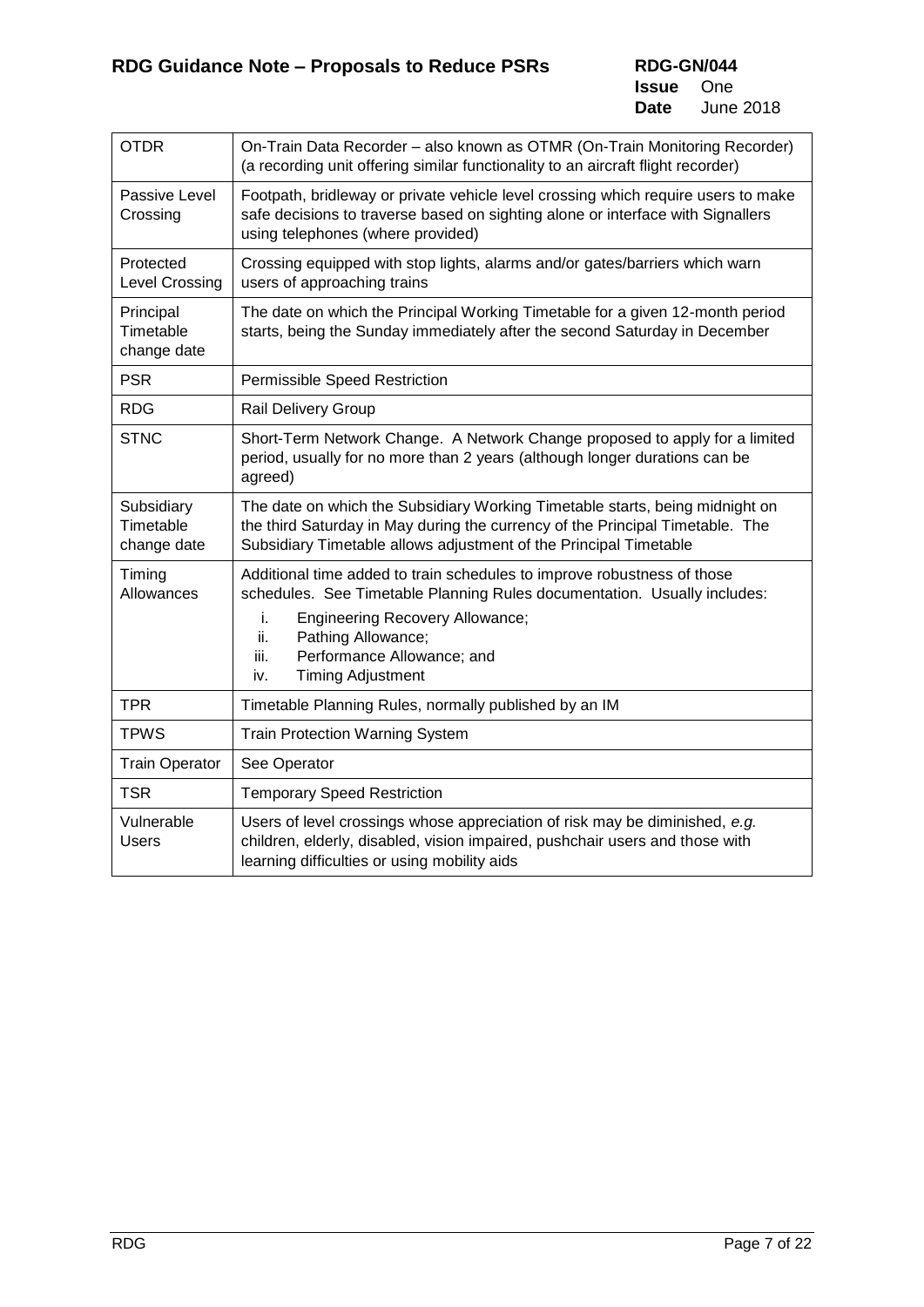# <span id="page-7-0"></span>**4 Background**

## **4.1 Introduction**

There are many reasons why an IM might propose a reduction in PSR. This document groups the most common reasons into three categories: mitigating safety risk, management of infrastructure and miscellaneous. Some reasons may fall into more than one category.

## **4.2 Mitigating Safety Risks**

Safety risk mitigation is usually associated with a risk assessment, having considered applicable standards and the likelihood and consequence of a safety event occurring. This may well consider both Operator and IM risks and be informed by participation from Operator and IM representatives. Where a risk assessment already exists, alterations to methodology, calculation or input values associated with likelihood and consequence may cause the understanding of the risk to change and for the need for additional mitigation to be contemplated. One such mitigation may be a proposal to reduce the PSR. Occasionally, enforcement action against the IM by a statutory body may be the reason for a proposed change.

| 4.2.1 | Signal Passed at Danger                  | Reducing likelihood or consequence of Signal Passed at<br>Danger (e.g. leading to collision or derailment)                                                                              |
|-------|------------------------------------------|-----------------------------------------------------------------------------------------------------------------------------------------------------------------------------------------|
| 4.2.2 | Level<br>Crossing<br>Passive<br>Sighting | Providing Level Crossing users with requisite sighting time of<br>an approaching train and to cross safely. Where vulnerable<br>users are present, additional sighting time is required |
| 4.2.3 | Protected Level<br>Crossing<br>Equipment | Providing the train driver with requisite sighting time of a<br>locally monitored level crossing to confirm the equipment is<br>working correctly and that the crossing is clear;       |
|       |                                          | or                                                                                                                                                                                      |
|       |                                          | Reducing the severity of a collision with road vehicles that<br>have blocked back onto an automatic level crossing;                                                                     |
|       |                                          | or                                                                                                                                                                                      |
|       |                                          | Permitting the level crossing lowering sequence to be<br>completed within the times prescribed (linked to strike-in<br>points that initiate lowering sequences)                         |
| 4.2.4 | Collision                                | Reducing likelihood or consequence of collision (e.g. with<br>buffer stops)                                                                                                             |
| 4.2.5 | <b>Signal Sighting</b>                   | Providing train driver with sufficient time to view approaching<br>signal and to take appropriate action                                                                                |
| 4.2.6 | Station platforms                        | Reduction in turbulence caused by passing of trains. Links to<br>platform design and risk of overcrowding                                                                               |
| 4.2.7 | Excessive speed                          | Reducing likelihood or consequences of a train over-speeding<br>that could lead to derailment or on-board injuries                                                                      |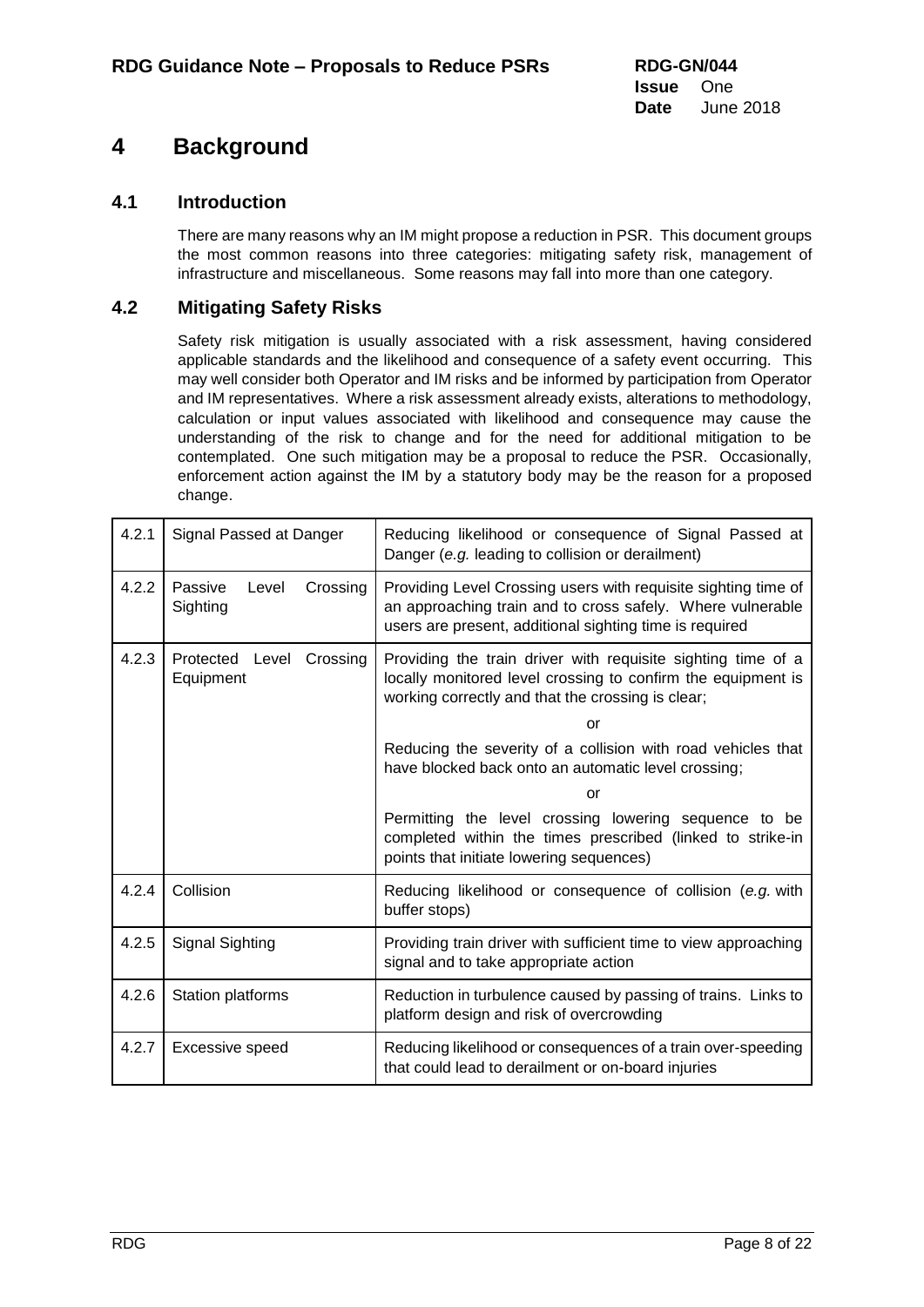## **4.3 Management of Infrastructure**

PSR reductions in this category can arise for several reasons, including changes to asset design, or to the standards or legislation applicable to those designs, or a recognition that the asset design is unable to sustain the current speed.

| 4.3.1 | Asset Design                                        | Design of an asset no longer supports original speed                                                                                                                                           |  |
|-------|-----------------------------------------------------|------------------------------------------------------------------------------------------------------------------------------------------------------------------------------------------------|--|
| 4.3.2 | <b>Asset Condition</b>                              | To reduce ongoing maintenance requirements, preserve<br>remaining asset life prior to renewal or required to permit<br>continued safe passage of trains                                        |  |
| 4.3.3 | Asset Renewal                                       | Inability to reproduce current capability without use of<br>bespoke or more expensive components;                                                                                              |  |
|       |                                                     | or                                                                                                                                                                                             |  |
|       |                                                     | Delay to a renewal (e.g. for affordability or deliverability<br>reasons) leading to a need to sustain asset condition                                                                          |  |
| 4.3.4 | Structure clearances                                | Achieving or maintaining gauge clearances for certain types<br>of train                                                                                                                        |  |
| 4.3.5 | Meeting new or modified<br>standards or legislation | Where the new or modified standard or legislation requires<br>action to be taken retrospectively and that, in turn, affects the<br>design of the asset and hence the PSR                       |  |
| 4.3.6 | Correcting<br>long-standing<br>deficiencies         | Improved compliance with standards or legislation (usually<br>associated with some other intervention that allows, or<br>requires, the tackling of existing non-compliances or<br>derogations) |  |

### **4.4 Miscellaneous**

This category includes other reasons that could give rise to the need to reduce a PSR, primarily for operational or procedural factors.

| 4.4.1 | Reducing<br>signalling<br>overlaps                                                       | Provision or preservation of operational or timetable flexibility                                                                                                                                                                                                                     |
|-------|------------------------------------------------------------------------------------------|---------------------------------------------------------------------------------------------------------------------------------------------------------------------------------------------------------------------------------------------------------------------------------------|
| 4.4.2 | Reducing speed differences<br>between the various routing<br>options at facing junctions | Avoiding or reducing the need for, or severity of, signalling<br>approach controls, thereby<br>providing or<br>preserving<br>operational or timetable flexibility                                                                                                                     |
| 4.4.3 | Reducing pressure waves<br>in tunnels                                                    | Passenger comfort, freight load integrity and infrastructure<br>asset integrity                                                                                                                                                                                                       |
| 4.4.4 | Attainable speed profile                                                                 | Smoothing of speed profile to eliminate unattainable peaks<br>(usually proposed following agreement with Operators)                                                                                                                                                                   |
| 4.4.5 | Correcting<br>long-standing<br>deficiencies                                              | Improved compliance with standards or legislation (usually<br>associated with a re-calculation of parameters that gave rise<br>to the original PSR, e.g. train braking performance)                                                                                                   |
| 4.4.6 | Temporary<br>Removing<br>a<br>Speed Restriction (TSR)                                    | Allowing a long-standing TSR (one that has been, or is likely<br>to be, in place for longer than six months) to become<br>permanent to allow any timetable, performance of commercial<br>impacts to be identified, analysed and changes made. See<br>also paragraphs 4.5.4 and 5.1.16 |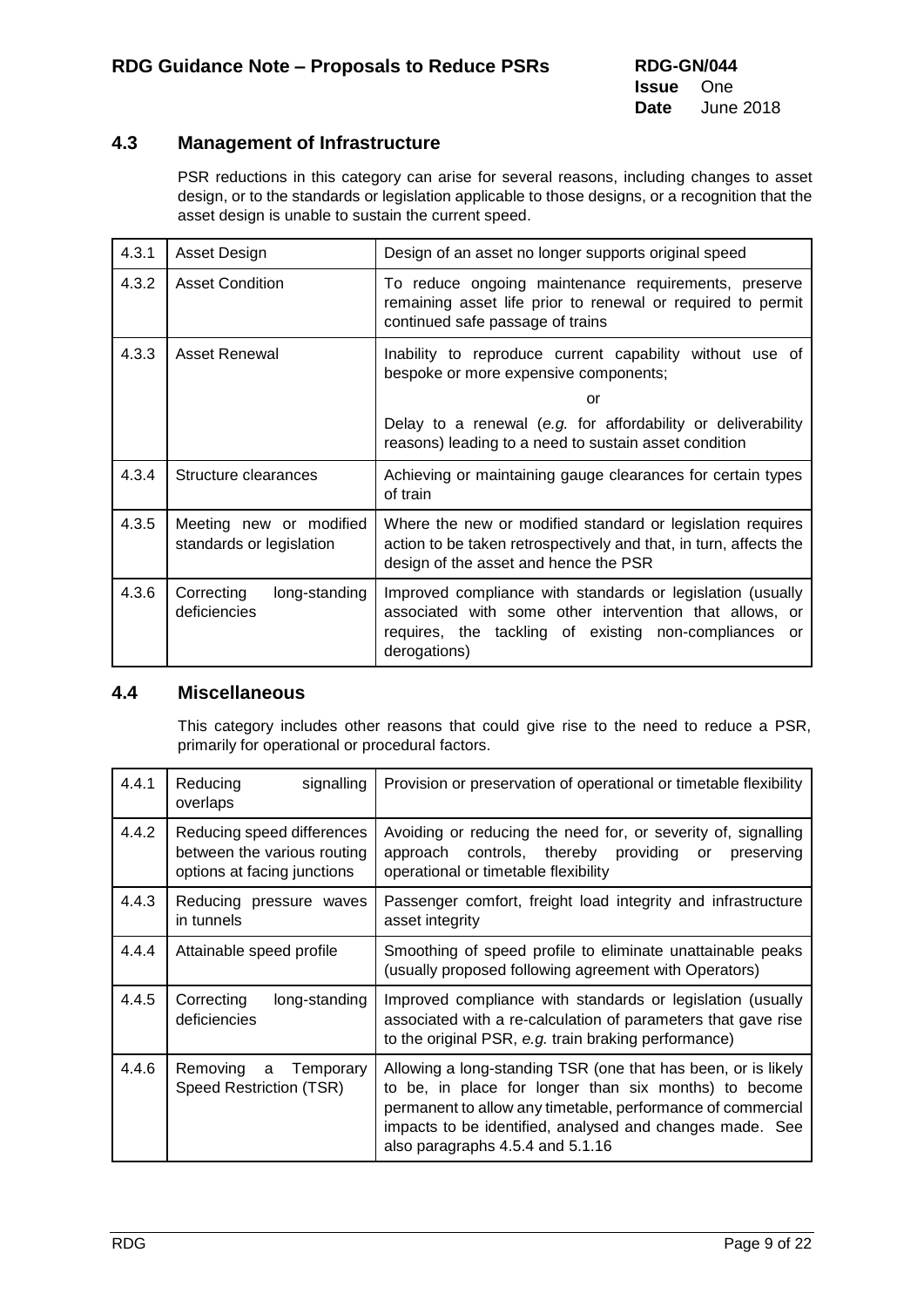### **4.5 Other**

- 4.5.1 Part 5 of this document provides a list of Core Principles for Operators to be aware of. These draw on the main themes identified by Operators.
- 4.5.2 The Core Principles, in turn, inform a series of checklists (Part 6) designed to prompt systematic consideration of some of the more common areas where Operators' businesses could be impacted by a proposal to reduce PSRs. These are grouped by typical functions or activities within Operator organisations.
- 4.5.3 Appendix A provides an illustration of how to use the various checklist questions to inform consideration of one specific example. The example chosen – the use of PSRs to control sighting risks associated with passive level crossings – was considered beneficial following Operator feedback.
- 4.5.4 During 2017 and 2018 the RDG's National Task Force has challenged Network Rail to reduce the overall number of TSRs in place on the network to improve timetable resilience and performance. At the time of drafting, this is causing several long-standing TSRs to be re-examined.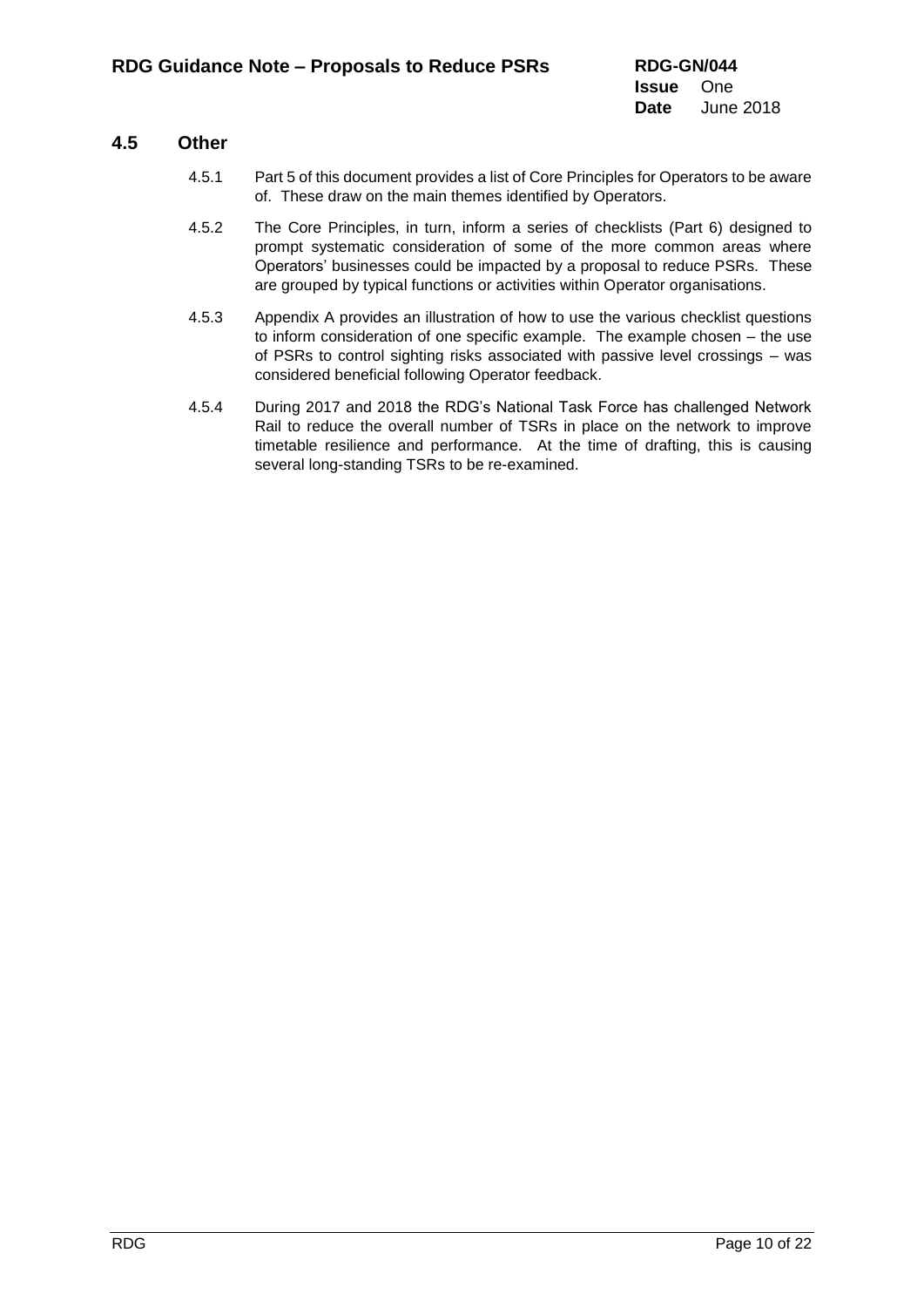# <span id="page-10-0"></span>**5 Core Principles**

## **5.1 Principles**

- 5.1.1 Fundamentally, a proposal to reduce a PSR, is an exercise in:
	- a) understanding the problem that requires to be addressed and what has changed that requires a reduced PSR to be considered;
	- b) considering whether the reason for the PSR reduction is time-limited and how it fits with broader strategic aims (whether IM-, Operator-, industry- or funderled);
	- c) recognising options that have been examined, whether rejected or proposed;
	- d) determining the timetable, capacity and commercial impacts of the proposal;
	- e) identifying mitigations to reduce those impacts; and
	- f) forming a view on whether the impacts that remain are material to the IM's infrastructure, other IMs and to Operators.
- 5.1.2 Operators want to receive proposals that have been well considered, because the proposed outcomes may influence or affect their businesses, potentially for many years in the future. It follows that proposals for change should be well articulated (*i.e.* make a compelling case for change) and accompanied by a summary of the anticipated impacts of the proposal being implemented, together with details of options that have been considered. Where insufficient information is provided or further evidence is required, Operators should identify what they need to properly consider the proposal and ask for this to be supplied.
- 5.1.3 Operators are encouraged to collaborate with IMs when considering industry issues, so that sustainable and cost-effective solutions are developed jointly. Past experiences show that early engagement between IMs and Operators improves the chances of successfully finding solutions that are mutually acceptable, provided that all parties approach such engagement in an open, transparent and pragmatic manner.
- 5.1.4 Although levels of IM funding and expected outcomes from such funding are projected to be constrained in the foreseeable future, it is appropriate that Operators should explore with IMs how best to achieve the outcomes desired and, where necessary, how to mitigate any impacts. The use of technology or innovative solutions should be considered, recognising any constraints that may be in place and any applicable timescales.
- 5.1.5 Operators should be alert to the possibility that an IM may well consider each proposal to reduce a PSR in isolation from others that have been agreed previously or which may be proposed in the future. This creates a risk of increasing cumulative impacts on performance or the timetable, with these becoming significant, even though an individual proposal is deemed inconsequential.
- 5.1.6 Business cases are best developed from an industry perspective, rather than solely considering costs and benefits arising to any one party, and should take due regard of applicable affordability and deliverability criteria, as well as to any strategic outcomes agreed or supported by the industry. Where a reduced PSR is to apply for a limited time, costs associated with reversing the change and restoring previous capability should be included as well as costs incurred by Operators in managing the changed capability.
- 5.1.7 Care is needed that Operator representatives are not perceived or seen to be agreeing to proposals without full consideration of the implications within the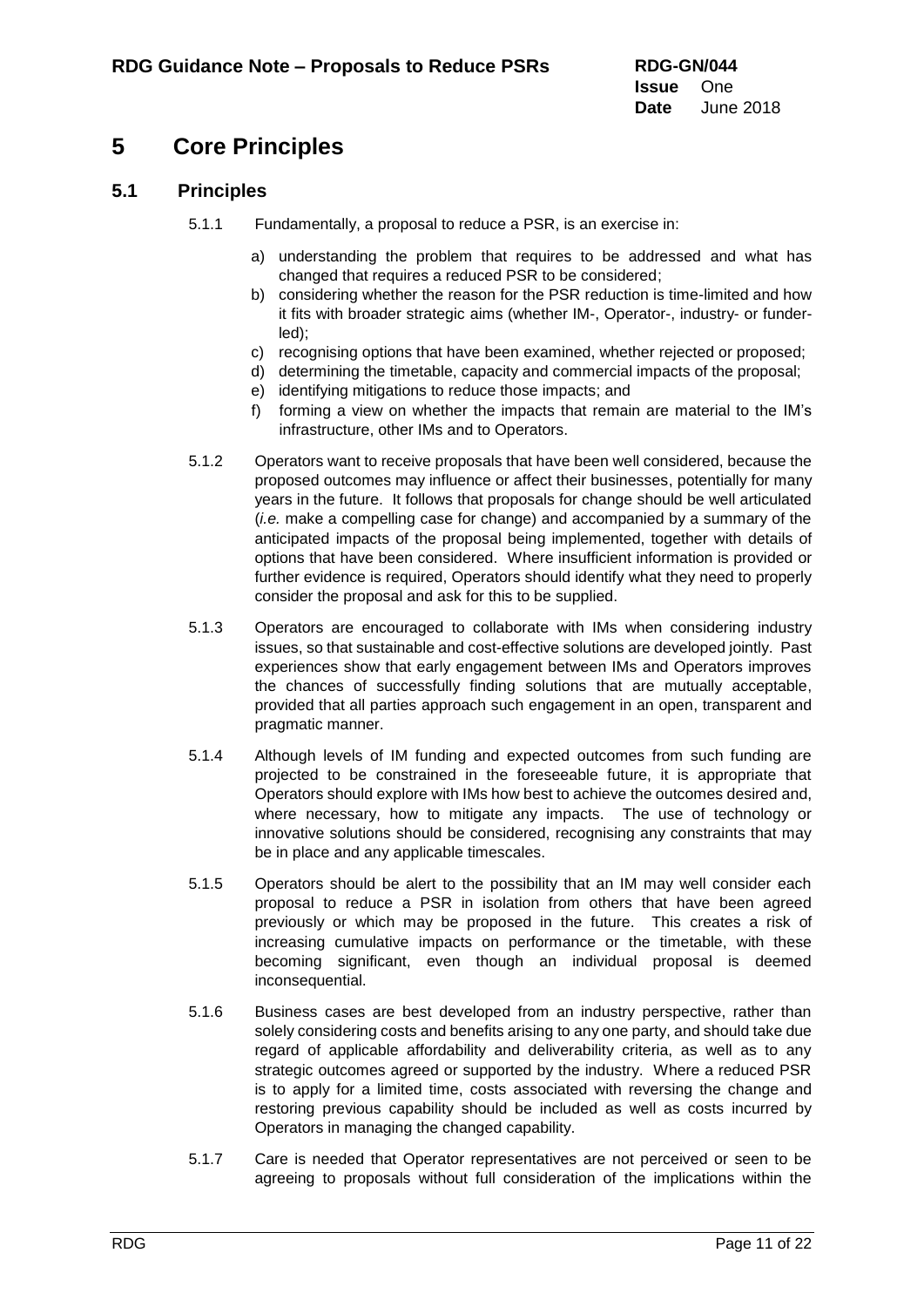company, and to its suppliers and contractors. Suggestions on how Operators could organise themselves to meet this need can be found in Part 6 of RDG-GN040 "Delivering Good Schemes – Conventional Re-signalling". Records should be kept of all discussions held and agreements made, to provide an audit trail.

- 5.1.8 In respect of Network Rail, its "…network licence requires the company to accurately describe and maintain (subject to network change) the baseline capability for which it is funded for the benefit of its stakeholders." For the 2014- 2019 Control Period, the Office of Rail and Road considers "…that the baseline capability of the network would be that in place as at 1 April 2014." (source: Network Rail Monitor).
- 5.1.9 An IM may document and make available to Operators its overall line-speed capabilities. For example, Network Rail produces Network Specifications on a Route basis which can used to establish the baseline capability that Operators can expect.
- 5.1.10 Proposals to reduce PSRs will change details contained within the Sectional Appendix, will require a change to train driver behaviour and may well require briefing or formal training of train crew. The proposals may also impact on Operators in other areas of their business. As such, proposals should be tabled formally by IMs via a Network Change process, leaving sufficient time for completion of this process before any change is implemented.
- 5.1.11 A Network Change should never come as a surprise to an Operator. Increasingly, IMs are ensuring discussion with Operators before formal proposals are issued. This may be via the issue of a pre-consultation draft, using the same distribution as would apply to a Network Change proposal, but other approaches and engagements may be employed. IMs may well provide opportunities to discuss developing ideas with, and seek feedback from, Operators, either through bespoke meetings or via additional agenda items at existing meetings.
- 5.1.12 Where there is a risk to safe operation, the IM may well have restricted the use of part of its infrastructure or imposed a Temporary Speed Restriction (TSR) to control any risks immediately, to provide time to develop and consider the various options to resolve the problem more permanently and to allow time to engage with Operators. The options considered after imposition of a TSR need not include a permanent reduction of the PSR.
- 5.1.13 Where a restriction of use or TSR is in place, this is usually sufficient to manage the immediate issues involved and permits information to be generated on the anticipated impacts of such a restriction, if made permanent.
- 5.1.14 It is appropriate to note that the speed categories available with a TSR can be limited and that there may be more flexibility of speed categories available in a resulting PSR. In other words, a reduced PSR need not directly replicate the TSR, either in terms of speed or commencement / termination.
- 5.1.15 Different PSRs may apply to differing categories of trains (*e.g.* passenger/freight differential speeds) or permitting some types of rolling stock to travel faster (*e.g.* Sprinter speeds).
- 5.1.16 Any TSR or restriction of use likely to be in place for longer than six months should be considered for Network Change (source: Network Code). On its own, the sixmonth timeframe is insufficient justification for a proposal to permanently reduce a PSR, *i.e.* the proposal should examine root causes and a variety of options.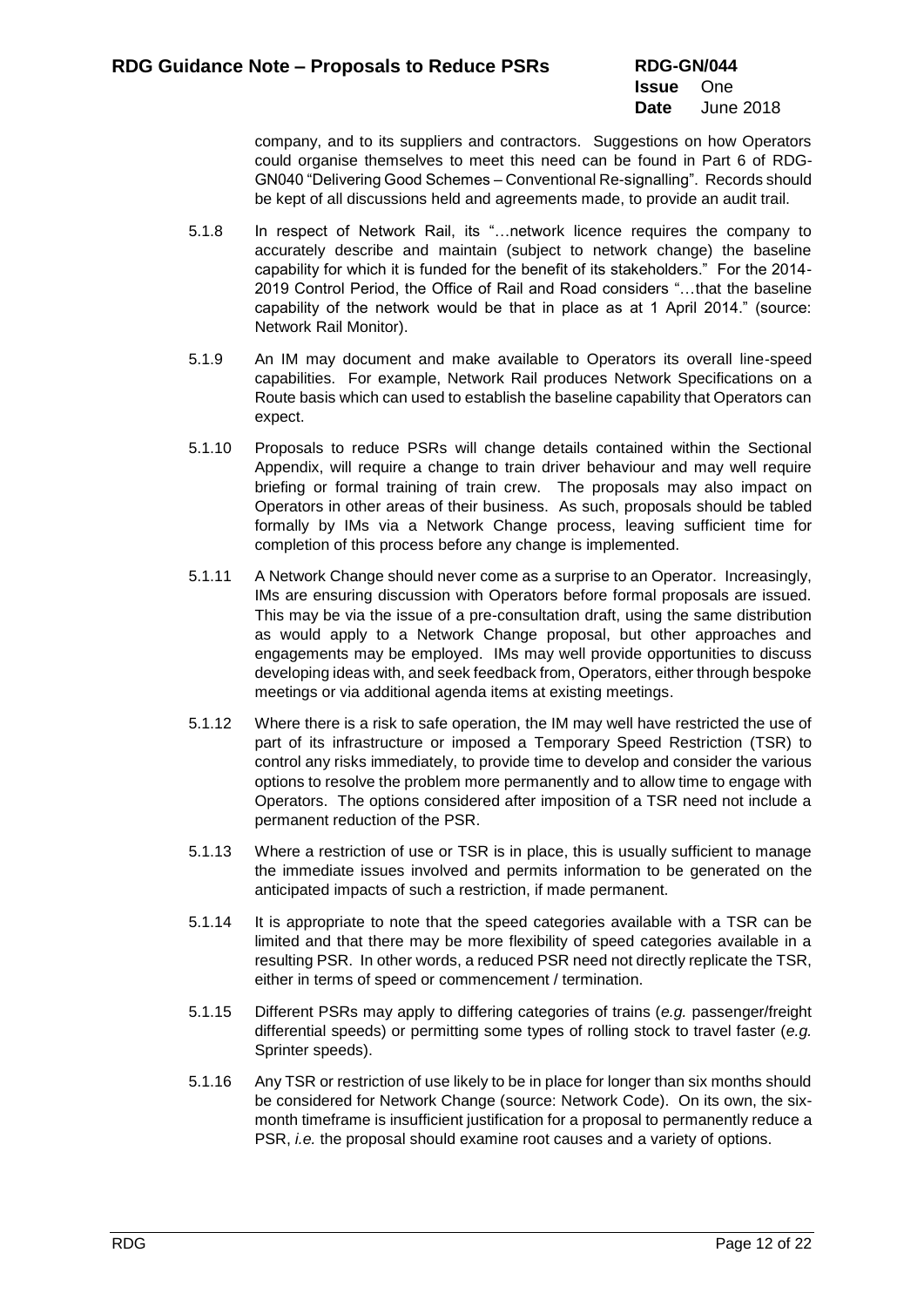5.1.17 To prevent erosion of industry capability over time, even though Network Change has been followed, Operators should maintain an overview of PSRs that have been reduced and should require IMs to have processes in place to review and where applicable reverse previous decisions. For example, a reduced PSR applied to manage the deferral of a track renewal should be reversed once the renewal has been re-planned and subsequently delivered. The use of the Short-Term Network Change (STNC) process can be helpful in this regard. In some circumstances, the Sectional Appendix can be used to record the Network Change reference which applied a reduced PSR.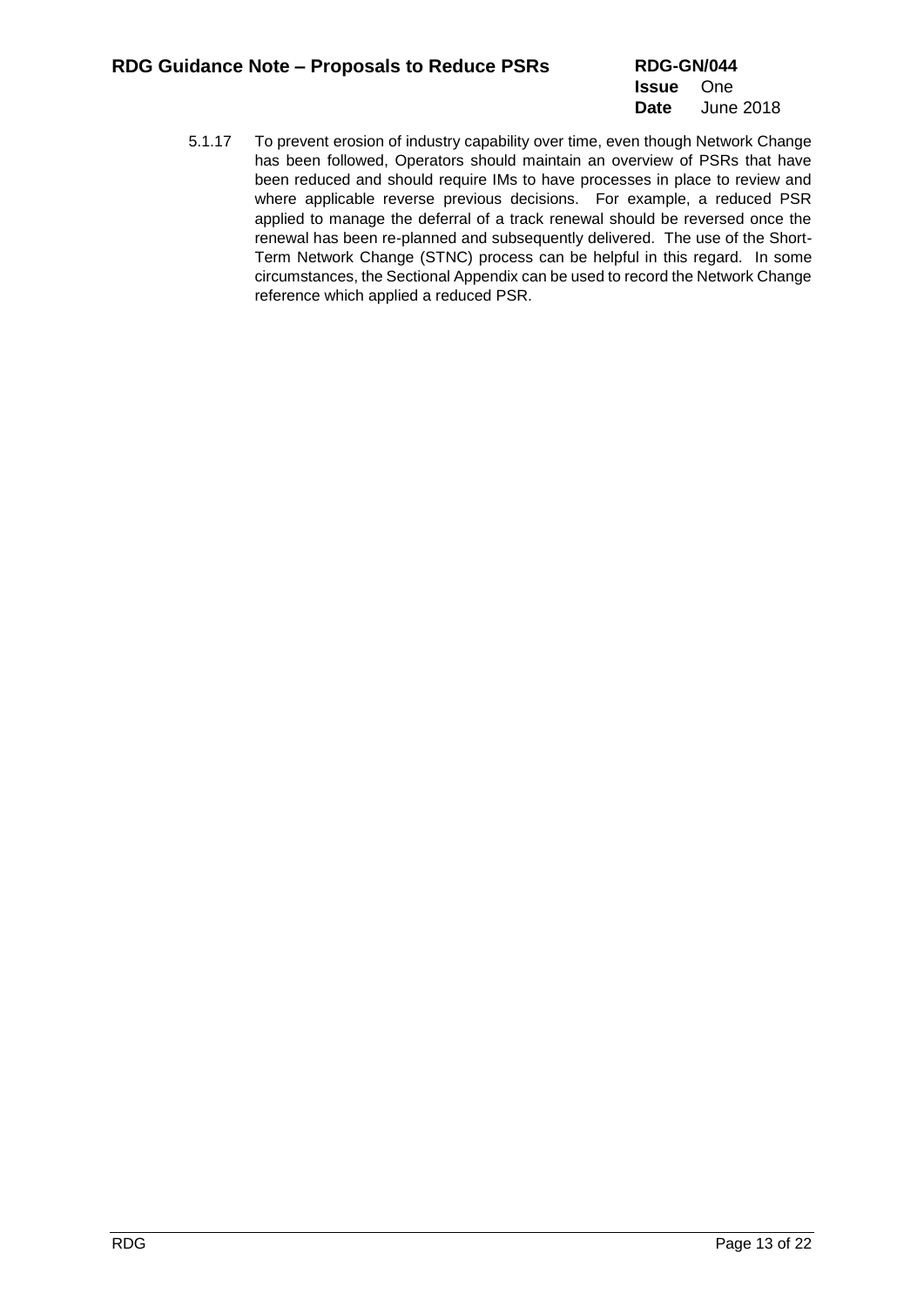# <span id="page-13-0"></span>**6 Checklists**

<span id="page-13-4"></span><span id="page-13-3"></span><span id="page-13-2"></span><span id="page-13-1"></span>

| <b>Roles</b>                                                 | <b>Consideration</b>                                                                        | <b>Rationale for consideration</b>                                                                                                                                                                                   |
|--------------------------------------------------------------|---------------------------------------------------------------------------------------------|----------------------------------------------------------------------------------------------------------------------------------------------------------------------------------------------------------------------|
| 6.1 Operator                                                 | 1. Trade-offs to limit<br>impacts of proposal                                               | Suggestions and ideas on possible<br>areas for further joint exploration<br>between the parties                                                                                                                      |
| (all within company<br>(incl. suppliers and<br>contractors)) | $\mathcal{P}$<br>Discuss with<br>equivalent roles in<br>other companies to<br>gauge impacts | Alignment of responses or<br>transparency of additional factors for<br>consideration                                                                                                                                 |
|                                                              |                                                                                             |                                                                                                                                                                                                                      |
| 6.2 Customer                                                 | Messaging                                                                                   | How to communicate any worsened<br>journey times or timetable impacts (if<br>applicable), maintaining positive<br>outward-facing approach in keeping<br>with "In Partnership for Britain's<br>Prosperity" principles |
|                                                              |                                                                                             |                                                                                                                                                                                                                      |
| <b>6.3 Communications</b>                                    | Support                                                                                     | Support for internal briefings and<br>external messaging, together with<br>materials & explaining the rationale                                                                                                      |
|                                                              |                                                                                             |                                                                                                                                                                                                                      |
| <b>6.4 Station Management</b>                                | Platform edge risks (if PSR is<br>adjacent to station platform)                             | Continued applicability of<br>a)<br>safety risk mitigations to<br>customers:<br>Opportunity to reduce<br>b)<br>clearances to platforms,<br>assisting platform train<br>interface risk mitigation                     |
|                                                              |                                                                                             |                                                                                                                                                                                                                      |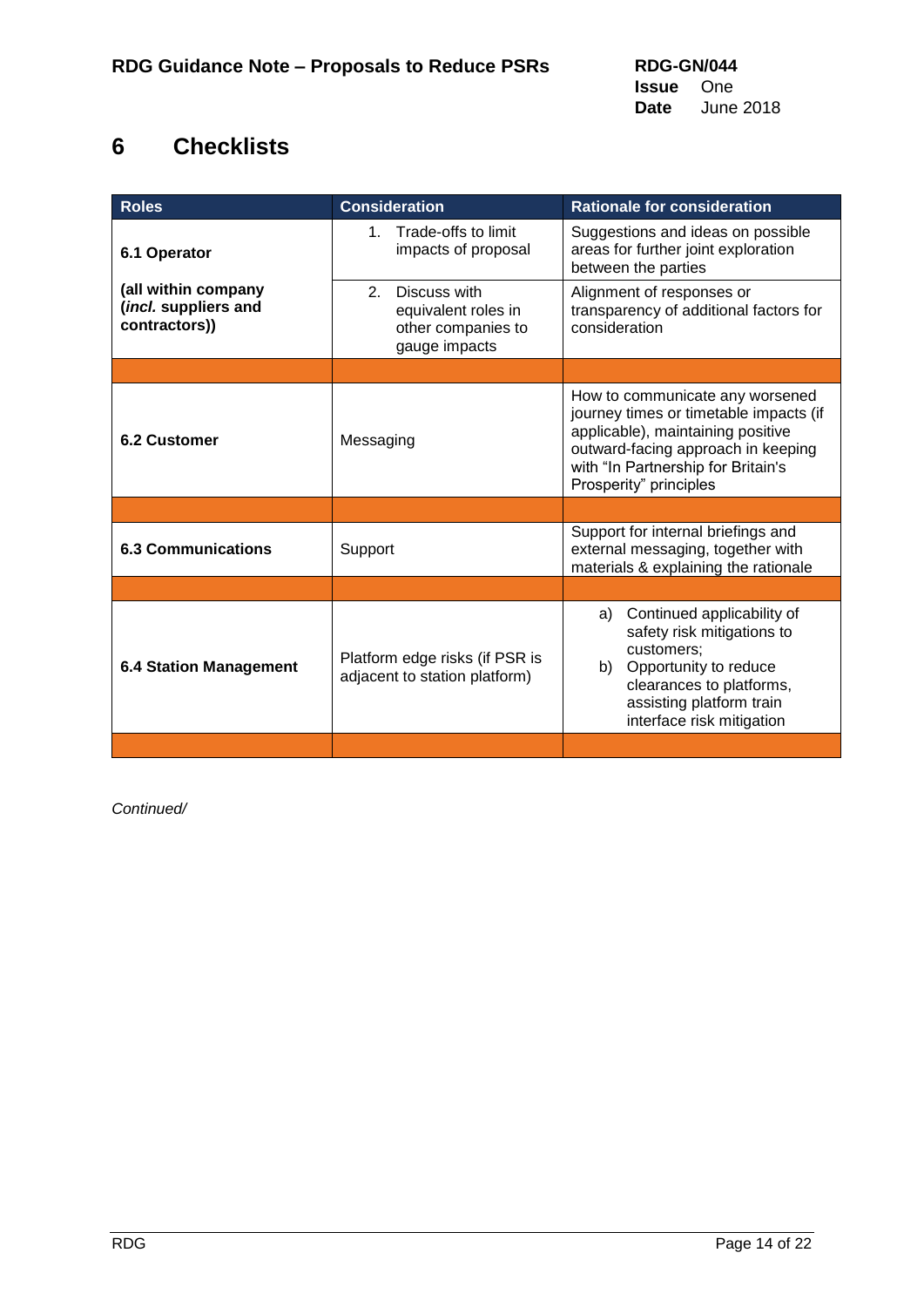**RDG-GN/044 Issue** One

**Date** June 2018

<span id="page-14-0"></span>

| <b>Roles</b>           |                | <b>Consideration</b>                                                                                                            | <b>Rationale for consideration</b>                                                                                                                                                                                                                                              |
|------------------------|----------------|---------------------------------------------------------------------------------------------------------------------------------|---------------------------------------------------------------------------------------------------------------------------------------------------------------------------------------------------------------------------------------------------------------------------------|
|                        |                | 1. Continued resilience of<br>timetable                                                                                         | a) Need for timetable adjustments<br>to be made (see $6.9$ );<br>b) Consideration against<br>performance metrics (both<br>industry and Operator);<br>c) Wider performance of route or<br>section of line (e.g. how new<br>PSR might change incidence of<br>sub-threshold delay) |
|                        | 2.             | Managing the transition<br>between PSR change<br>being made and adoption<br>within timetable schedules<br>of any changes to TPR | Ensuring correct attribution and<br>understanding of any time loss                                                                                                                                                                                                              |
|                        | 3.             | Proximity of Hot Axle Box<br>or Wheel Impact Load<br>Detectors, incl. GOTCHA®                                                   | Likelihood of increased alarms and<br>trains being stopped following<br>additional braking, also any changes<br>to the operational response to an<br>alarm                                                                                                                      |
| <b>6.5 Performance</b> |                | 4. Regulating polices &<br>Automatic Route Setting /<br><b>Traffic Management</b><br>algorithms                                 | More precise presentation of trains<br>at conflict points may impact on<br>priorities that inform regulating<br>decisions                                                                                                                                                       |
|                        | 5 <sub>1</sub> | Seasonal impacts / autumn<br>mitigations                                                                                        | <b>Consideration of Low Rail Adhesion</b><br>or weather risks, and possible<br>change to agreed or proposed<br>mitigations;<br>Ability of trains to climb gradients<br>with reduced momentum (to avoid<br>stalling) with existing lengths, loads<br>and weights                 |
|                        | 6.             | Schedule 8 impacts                                                                                                              | Reduction in delays - should be a<br>positive from proposal                                                                                                                                                                                                                     |
|                        |                | 7. Impact on franchise /<br>concession obligations                                                                              | Informing review of obligations (e.g.<br>schedule 7.1)                                                                                                                                                                                                                          |
|                        | 8.             | Background information on<br>impact of TSR (where one<br>has been in place)                                                     | Source of information on<br>experienced or anticipated impacts                                                                                                                                                                                                                  |
|                        |                |                                                                                                                                 |                                                                                                                                                                                                                                                                                 |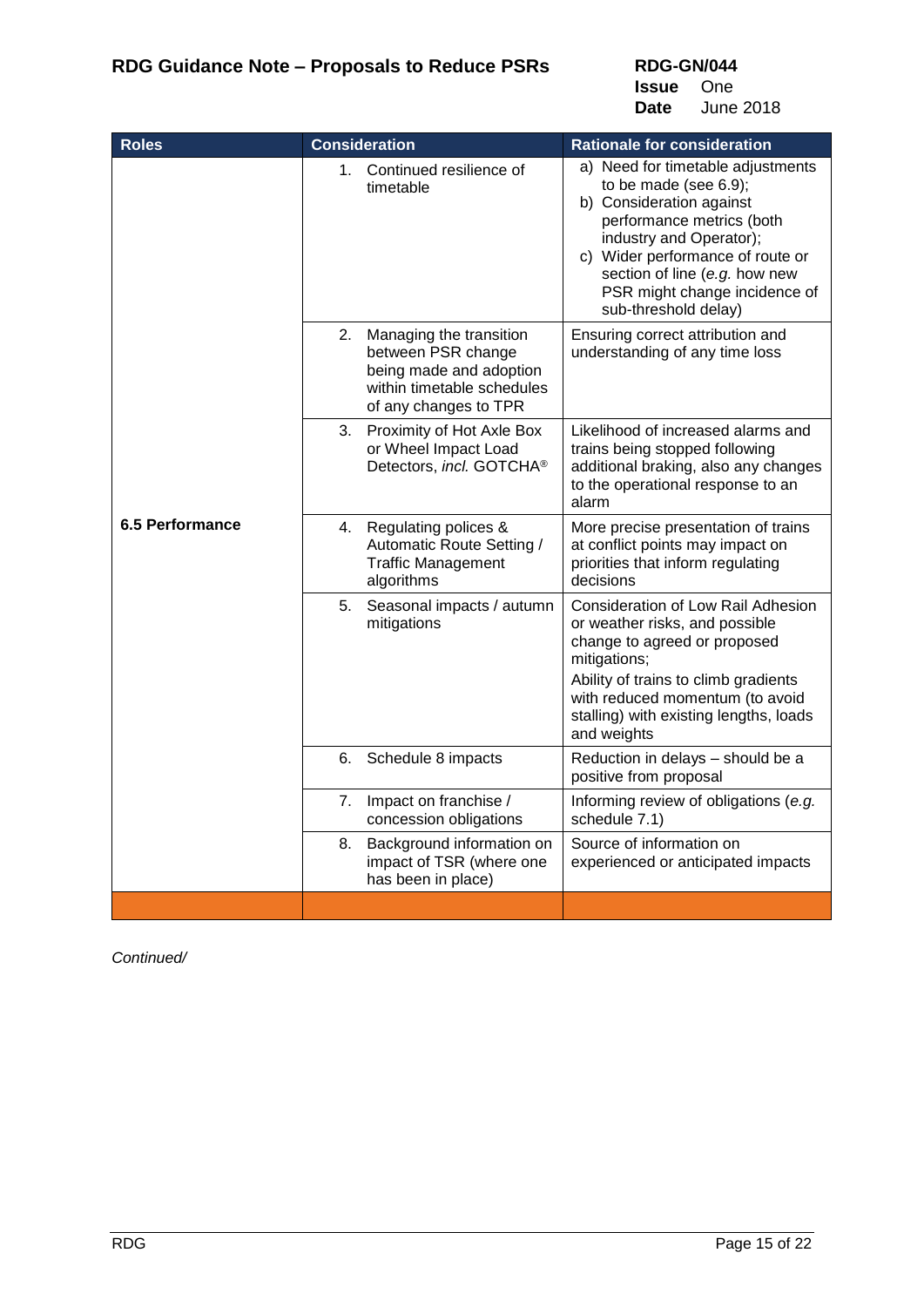**RDG-GN/044**

**Issue** One **Date** June 2018

<span id="page-15-0"></span>

| <b>Roles</b>                                             | <b>Consideration</b>                                                                 | <b>Rationale for consideration</b>                                                                                                                                                                                                                                        |
|----------------------------------------------------------|--------------------------------------------------------------------------------------|---------------------------------------------------------------------------------------------------------------------------------------------------------------------------------------------------------------------------------------------------------------------------|
|                                                          | 1. Information on anticipated<br>impact of proposed<br>reduction of PSR              | Driver Managers are a source of<br>a)<br>advice on experienced or<br>anticipated impacts;<br>OTDR downloads before and<br>b)<br>after any TSR was imposed can<br>assist understanding;<br>Consider simulating new PSR to<br>C)<br>gain OTDR data on anticipated<br>impact |
|                                                          | Briefing and training<br>2.                                                          | i.<br>Review / update briefing /<br>training courses and support<br>materials;<br>ii.<br>Additional support required by<br>drivers who sign the route, e.g.<br>at-risk individuals                                                                                        |
| <b>6.6 Driver Managers</b>                               | Driveability of new speed<br>3.                                                      | Risks of over-speeding or<br>a)<br>performance loss;<br>Increased coasting to meet<br>b)<br>professional driving standards;<br>Ability of trains to climb<br>C)<br>gradients with reduced<br>momentum (to avoid stalling)<br>with existing lengths, loads and<br>weights  |
| (incl. Operations<br>Standards)<br>(continues next page) | 4. Signal Passed at Danger /<br>station overrun                                      | Risks created or avoided by new<br>i.<br>PSR, lineside signage, AWS &<br>TPWS provision;<br>Impact on braking trigger points<br>ii.                                                                                                                                       |
|                                                          | Signal sighting<br>5.                                                                | Sub-optimal speed of approach may<br>create new risks or allow existing<br>mitigations to be reduced or removed                                                                                                                                                           |
|                                                          | Impact on signalling<br>6.<br>approach controls &<br>flashing aspects                | Sub-optimal speed of approach,<br>potentially giving rise to increased safety<br>risk or exacerbating time loss through<br>later triggering of controls                                                                                                                   |
|                                                          | 7. Impacts on route<br>knowledge                                                     | Also consider diversionary routes                                                                                                                                                                                                                                         |
|                                                          | 8. Conductor rail gaps or<br>overhead line neutral<br>sections                       | Sub-optimal speed of approach,<br>potentially giving rise to increased risk of<br>trains becoming stranded                                                                                                                                                                |
|                                                          | 9. Power changeover, incl.<br><b>Automatic Power</b><br>Changeover (APCO)<br>balises | Sub-optimal speed of approach,<br>requiring changes to siting of equipment<br>and lineside reminders                                                                                                                                                                      |
|                                                          | 10. TPWS grids & AWS ramps                                                           | PSR may introduce new or re-<br>a)<br>locate existing provision, or<br>cause trigger speeds to be<br>altered;<br>Effect on stopping points at<br>b)<br>signals / stations                                                                                                 |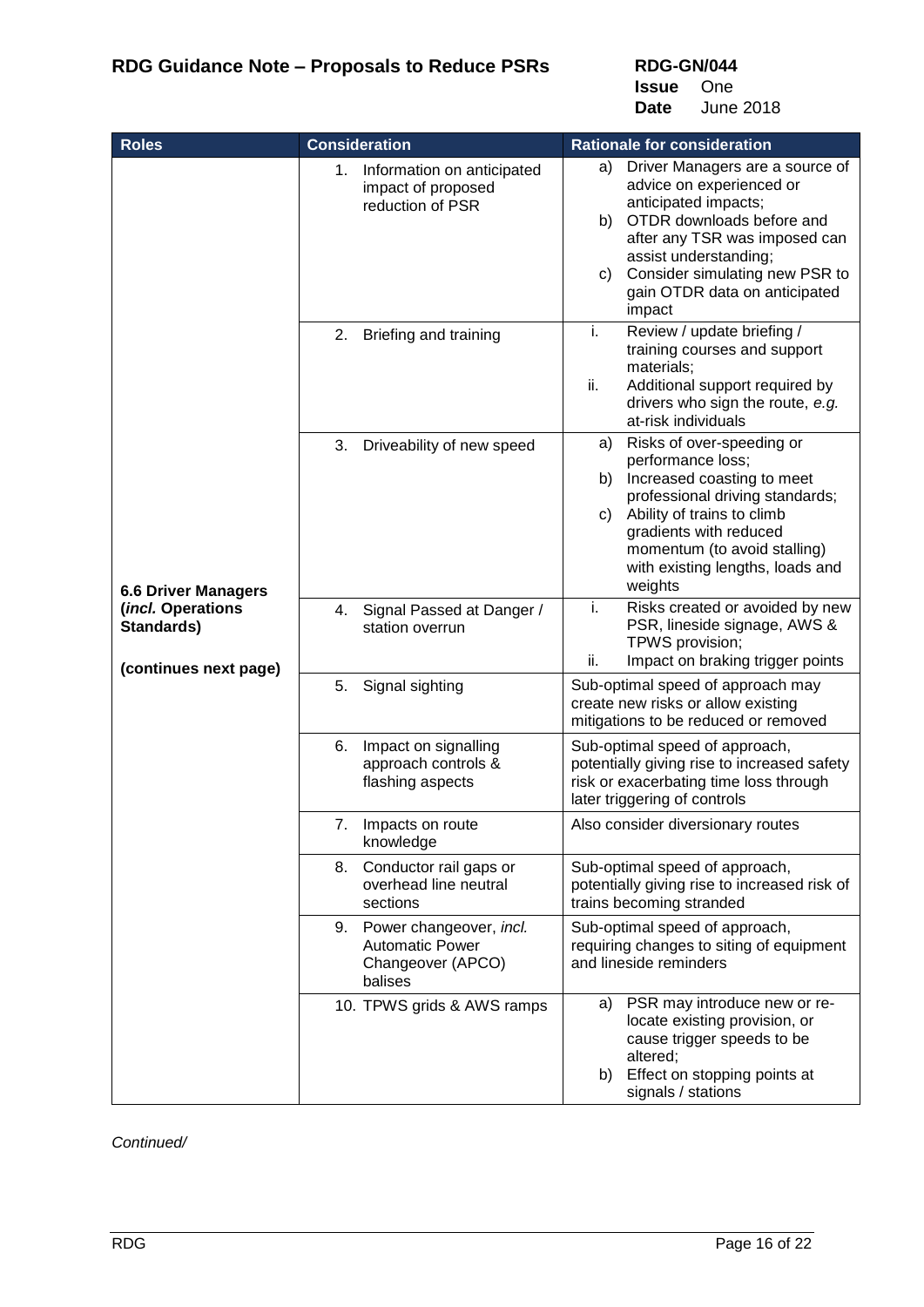**RDG-GN/044 Issue** One **Date** June 2018

<span id="page-16-1"></span><span id="page-16-0"></span>

| <b>Roles</b>                                                                     | <b>Consideration</b>                                                                                                                                  | <b>Rationale for consideration</b>                                                                                                                                                                                                                                                                                                                                                                                                                          |
|----------------------------------------------------------------------------------|-------------------------------------------------------------------------------------------------------------------------------------------------------|-------------------------------------------------------------------------------------------------------------------------------------------------------------------------------------------------------------------------------------------------------------------------------------------------------------------------------------------------------------------------------------------------------------------------------------------------------------|
| <b>6.6 Driver Managers</b><br>(incl. Operations<br><b>Standards) - continued</b> | 11. Automatic Selective Door<br>Operation (ASDO) and<br><b>Enhanced Permissible</b><br>Speed (EPS) balises<br>12. Retention of corporate<br>knowledge | Sub-optimal speed of approach,<br>potentially giving rise to increased<br>safety risk or exacerbating time loss<br>through later triggering of controls<br>Ability to access records, data and<br>other evidence, to<br>Understand why PSR is in<br>i.<br>place;<br>Inform company response to<br>ii.<br>any further proposal to alter<br>PSR in the vicinity;<br>Inform any future challenge to<br>iii.<br>IM over why a reduced PSR<br>continues to apply |
|                                                                                  |                                                                                                                                                       |                                                                                                                                                                                                                                                                                                                                                                                                                                                             |
|                                                                                  | Impact on contingency<br>1.<br>plans                                                                                                                  | Significant increase in running time;<br>use of line as diversionary route                                                                                                                                                                                                                                                                                                                                                                                  |
| <b>6.7 Control</b>                                                               | Background information on<br>2.<br>impact of TSR                                                                                                      | Controllers are a source of<br>information on experienced or<br>anticipated impacts                                                                                                                                                                                                                                                                                                                                                                         |
|                                                                                  | 3. Very Short-Term Planning<br>bids                                                                                                                   | Impact of any TPR changes, incl.<br>those implemented after any PSR<br>change is introduced (e.g. after<br>Principal or Subsidiary timetable<br>change dates)                                                                                                                                                                                                                                                                                               |
|                                                                                  |                                                                                                                                                       |                                                                                                                                                                                                                                                                                                                                                                                                                                                             |
|                                                                                  | Maintenance or overhaul<br>1.<br>impacts                                                                                                              | a) Additional wear and tear (e.g.<br>braking and engine / motor<br>wear) and required changes to<br>maintenance regimes;<br>b) Ongoing budgetary provision                                                                                                                                                                                                                                                                                                  |
| 6.8 Engineering and<br><b>Fleet</b>                                              | Software updating for<br>2.<br><b>ETCS or Driver Advisory</b><br>System equipped trains                                                               | If anything is required, how is this to<br>be achieved and by whom? Remote<br>upload or manual; over how long?                                                                                                                                                                                                                                                                                                                                              |
|                                                                                  | Increases in energy<br>3.<br>consumption                                                                                                              | Ongoing budgetary provision                                                                                                                                                                                                                                                                                                                                                                                                                                 |
|                                                                                  | 4.<br>Rolling stock route<br>acceptance                                                                                                               | Removal or easement of any current<br>restrictions                                                                                                                                                                                                                                                                                                                                                                                                          |
|                                                                                  |                                                                                                                                                       |                                                                                                                                                                                                                                                                                                                                                                                                                                                             |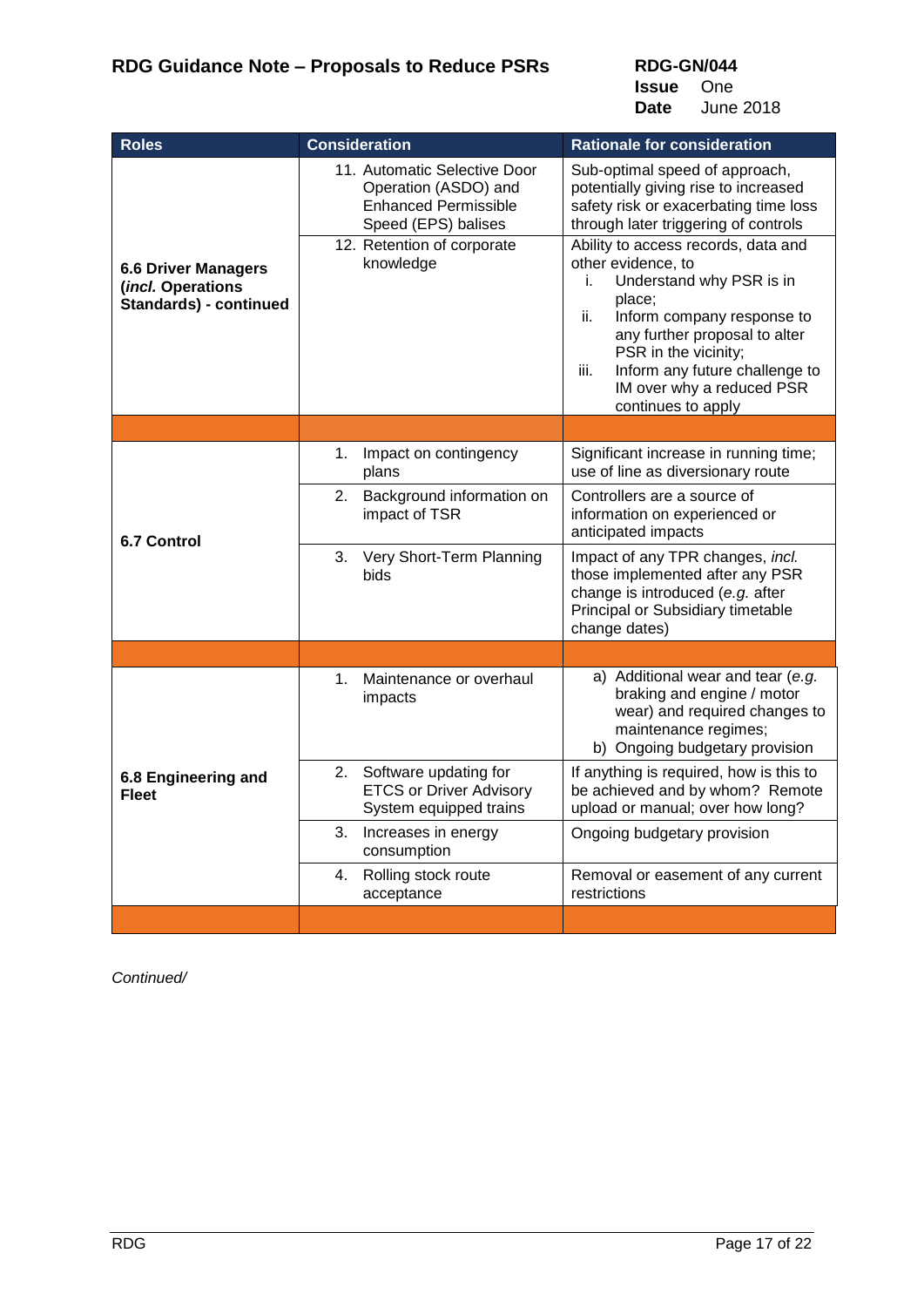**RDG-GN/044 Issue** One

**Date** June 2018

<span id="page-17-0"></span>

| <b>Roles</b>                                | <b>Consideration</b>                                                                                                               | <b>Rationale for consideration</b>                                                                                                                                                                                                                                                                                                                                                                                                                                                                                                                                                                                                                                                                                                                                                                                                                  |
|---------------------------------------------|------------------------------------------------------------------------------------------------------------------------------------|-----------------------------------------------------------------------------------------------------------------------------------------------------------------------------------------------------------------------------------------------------------------------------------------------------------------------------------------------------------------------------------------------------------------------------------------------------------------------------------------------------------------------------------------------------------------------------------------------------------------------------------------------------------------------------------------------------------------------------------------------------------------------------------------------------------------------------------------------------|
|                                             | 1. Assurance over timetable<br>impacts proposed by NCN                                                                             | Compare NCN proposed modelled<br>impacts versus actual, incl. analysis of<br>available modelling data, both IM-<br>or company-provided                                                                                                                                                                                                                                                                                                                                                                                                                                                                                                                                                                                                                                                                                                              |
| 6.9 Timetable and<br><b>Access Planning</b> | 2. Timetable impacts                                                                                                               | Are all currently specified trains<br>i.<br>still able to operate? What about<br>future additional services that<br>Operator has obligation /<br>reasonable expectation /<br>aspiration to operate? Consider<br>both long- and short-term<br>timetable bids & offers, incl. spot<br>bids;<br>ii.<br>Changes to TPR (incl. Sectional<br>Running Times, headways and<br>junction margins). Consider<br>impacts both on individual and on<br>successive, close-running trains;<br>iii.<br>Consider possibility of adjusting<br>Timing Allowances to reduce<br>identified impacts;<br>Ability of trains to climb gradients<br>iv.<br>with reduced momentum (to avoid<br>stalling) with existing lengths,<br>loads and weights;<br>Potential impacts on operations<br>v.<br>over another IM's infrastructure<br>(incl. depots, terminals and<br>sidings) |
|                                             | 3.<br>Managing the transition<br>between PSR change<br>being made and adoption<br>within timetable schedules<br>of any TPR changes | Mid-timetable changes versus next<br>Principal or Subsidiary timetable change<br>date – consider both long- and short-<br>term timetable bids & offers, incl. spot<br>bids                                                                                                                                                                                                                                                                                                                                                                                                                                                                                                                                                                                                                                                                          |
|                                             | 4. Resources required to<br>support timetable                                                                                      | Required changes to diagrams and<br>resource levels, incl. relief points, break<br>or rest times and/or locations                                                                                                                                                                                                                                                                                                                                                                                                                                                                                                                                                                                                                                                                                                                                   |
|                                             | Timetable resilience<br>5.                                                                                                         | Is this improved or made worse?                                                                                                                                                                                                                                                                                                                                                                                                                                                                                                                                                                                                                                                                                                                                                                                                                     |
|                                             | 6.<br><b>Engineering access</b>                                                                                                    | a) Access required to deliver<br>proposal;<br>b) Any changes to overall strategy<br>required to deliver timetable plan?                                                                                                                                                                                                                                                                                                                                                                                                                                                                                                                                                                                                                                                                                                                             |
|                                             | 7. Contractual or franchise /<br>concession obligations                                                                            | Ability to meet obligations (e.g.<br>maximum journey times or payloads)                                                                                                                                                                                                                                                                                                                                                                                                                                                                                                                                                                                                                                                                                                                                                                             |
|                                             | Implications for Exceptional<br>8.<br>Load conveyance                                                                              | Impact on Exceptional Load authority<br>documentation, incl. removal of any<br>current restrictions                                                                                                                                                                                                                                                                                                                                                                                                                                                                                                                                                                                                                                                                                                                                                 |
|                                             |                                                                                                                                    |                                                                                                                                                                                                                                                                                                                                                                                                                                                                                                                                                                                                                                                                                                                                                                                                                                                     |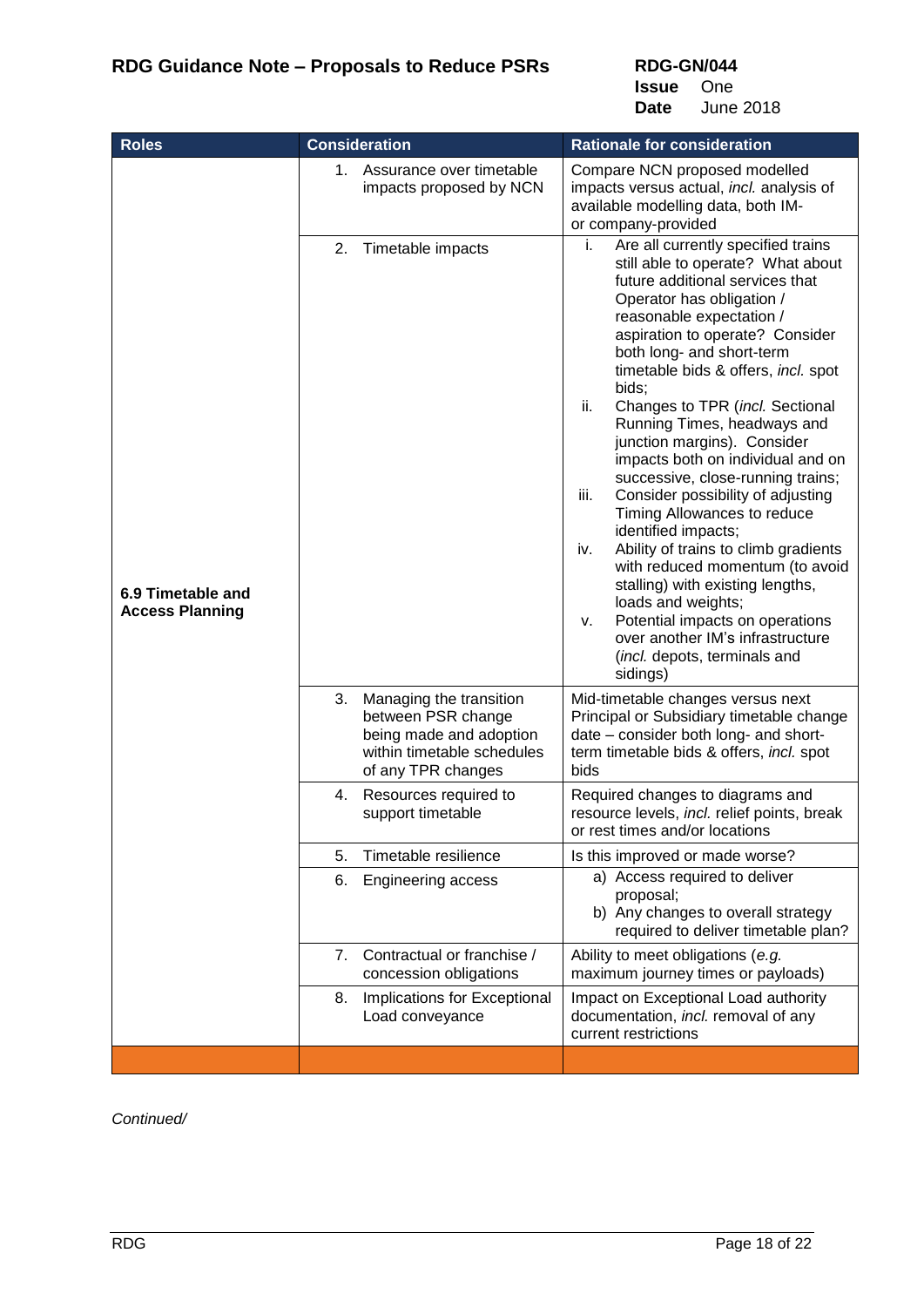**Issue** One **Date** June 2018

<span id="page-18-0"></span>

| <b>Roles</b>    | <b>Consideration</b>                                  | <b>Rationale for consideration</b>                                                                                                                                                                                                                                                                                                                                                                 |
|-----------------|-------------------------------------------------------|----------------------------------------------------------------------------------------------------------------------------------------------------------------------------------------------------------------------------------------------------------------------------------------------------------------------------------------------------------------------------------------------------|
|                 | 1.<br>Meeting representation                          | a) Determining and monitoring<br>Operator representation at<br>contractual meetings;<br>b) Making clear to others within the<br>Operator organisation (incl.<br>suppliers and contractors) the<br>limits of their authority                                                                                                                                                                        |
|                 | Revenue and cost impacts<br>2.                        | i.<br>Effect of adverse (longer) journey<br>times (via revenue allocation and<br>sharing systems);<br>ii.<br>Reduction in train length or trailing<br>weight required to ensure trains<br>climbing gradients with reduced<br>momentum do not stall;<br>Balance additional costs by any<br>iii.<br>savings the Operator may make;<br>Ensuring claims under Schedule 4<br>iv.<br>or 8 are progressed |
|                 | Discussion with IM<br>3.                              | a) Working with the IM on business<br>case and option selection;<br>b) Potential impacts on operations<br>over another IM's infrastructure;<br>c) For STNC, the IM's costs should<br>include an estimate for restoring<br>the infrastructure capability once<br>the STNC has expired                                                                                                               |
| 6.10 Commercial | Discussion with other<br>4.<br>Operators              | Alignment of responses or transparency<br>of additional factors for consideration                                                                                                                                                                                                                                                                                                                  |
|                 | Impact on franchise /<br>5.<br>concession obligations | Check obligations (e.g. schedule 7.1)                                                                                                                                                                                                                                                                                                                                                              |
|                 | 6.<br>Responding to NCN<br>proposal                   | i.<br>Incl. making any counter-proposal<br>or seeking clarification; collating<br>costs and pursuing any claims<br>under part G of Network Code;<br><b>Consideration of whether STNC</b><br>ii.<br>would be appropriate                                                                                                                                                                            |
|                 | 7. Internal and external sign<br>off                  | Attaining necessary agreements to<br>proposal, incl. those required from third<br>parties (e.g. franchise or concession<br>authority, owning group or customer)                                                                                                                                                                                                                                    |
|                 | 8. Escalation / mediation                             | Managing process of taking proposal to<br>dispute or escalation                                                                                                                                                                                                                                                                                                                                    |
|                 | 9. Retention of corporate<br>knowledge                | Ability to access records, data and other<br>evidence, to<br>a) inform company response to any<br>further proposal to alter PSRs in<br>vicinity;<br>b) inform any future challenge to IM<br>over why a reduced PSR<br>continues to apply;<br>c) maintaining contact with the IM<br>over any STNC expiry dates                                                                                      |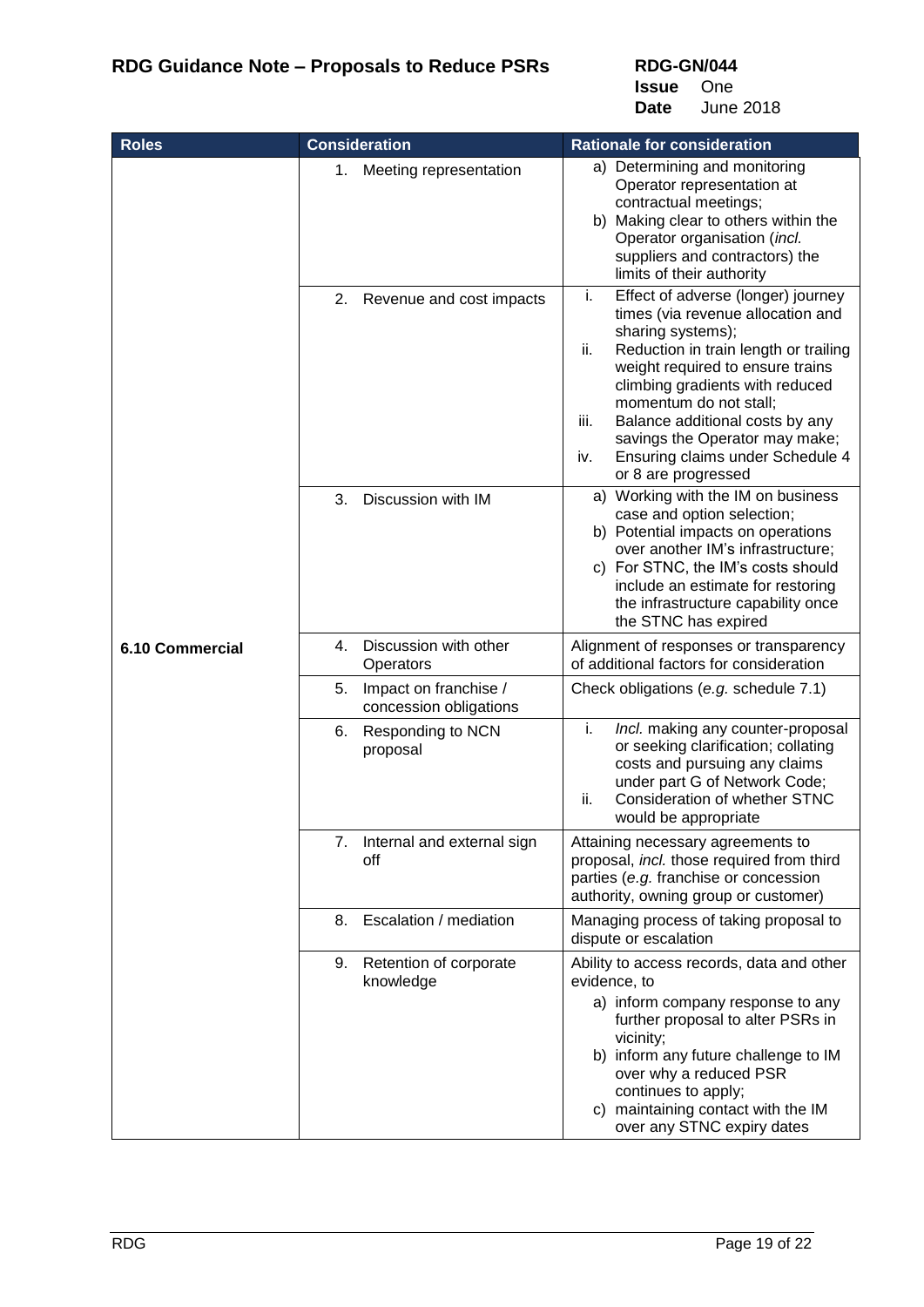## <span id="page-19-0"></span>**7 References**

"Enhancing Level Crossing Safety 2018 – 2028", to be published by Network Rail (seen by the author in final draft)

"In Partnership with Britain's Railways", published by the RDG in 2017

Railway Group Standard GO/RT3407 "Train Operation – Exceptional Load Documentation", published by the Rail Safety and Standards Board (RSSB) in September 2015

RIS-0713-CCS "Lineside Signalling Layout Driveability Assessment Requirements", published by the Rail Safety and Standards Board (RSSB) in March 2018

RDG-GN040 "Delivering Good Schemes – Conventional Re-signalling", published by the RDG in April 2017

RDG-GN/NTI/001 "Delivering Good Schemes – ETCS", published by the RDG in December 2017

"Network Code", sponsored by the [Office of Rail and Road](http://orr.gov.uk/rail/access-to-the-network/the-network-code)

"Network Rail Monitor", published by the Office of Rail and Road

"Network Specifications", published by Network Rail on a Route basis

"Timetable Planning Rules", published by Network Rail and subject to industry agreement under part D of the Network Code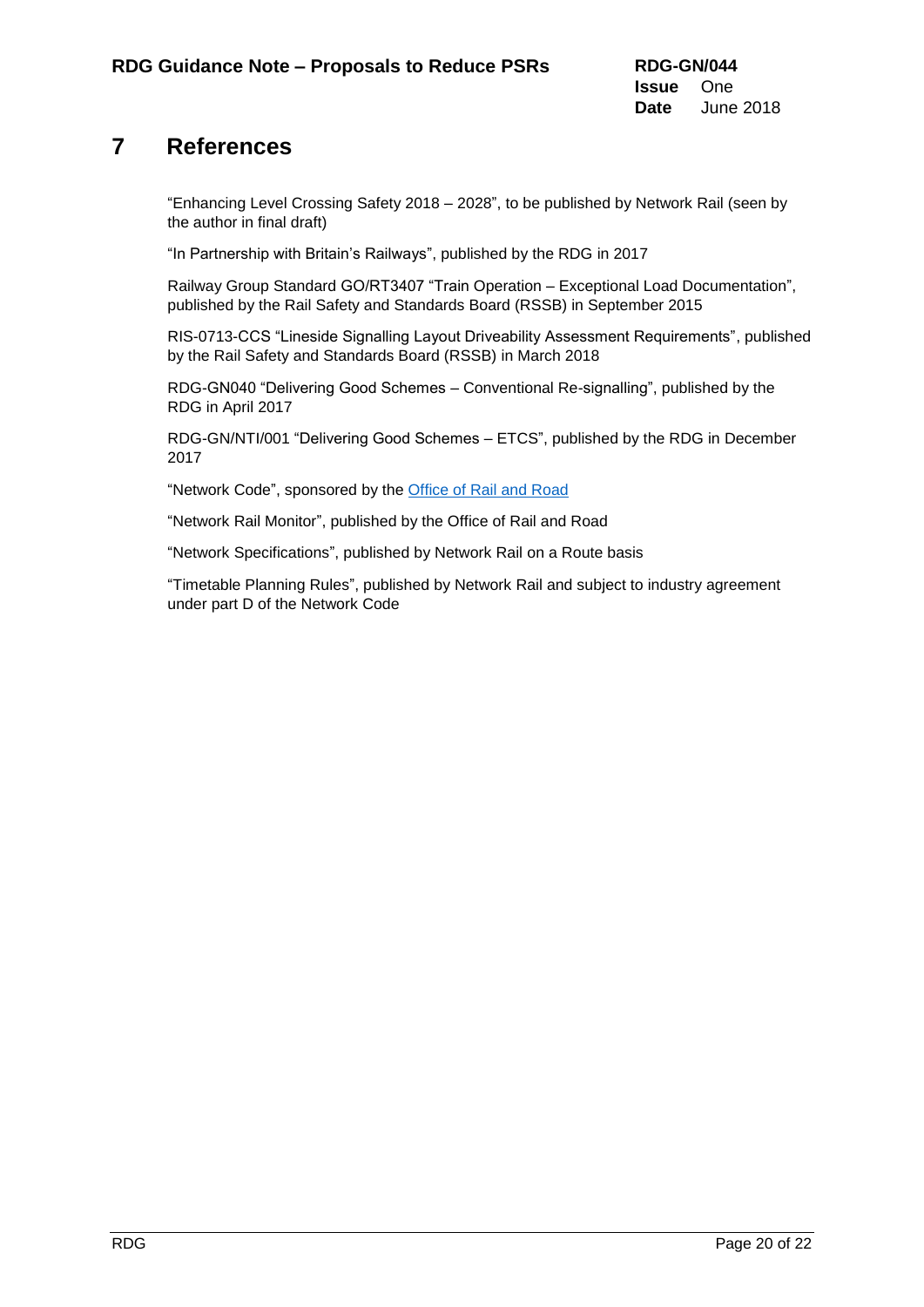# <span id="page-20-0"></span>**Appendix A**

### **Illustration (non-exhaustive) of applying the provisions of this document to a specific example**

Problem being addressed: **Passive level crossing, where non-vehicular crossing users require sufficient time to observe approaching trains, make an informed choice on whether to cross (from a safe position) and can complete a safe passage over the crossing.**

A1: Is there a clear articulation of the proposal, its justification and supporting evidence? Are details of the anticipated impacts of the new PSR clearly set out and can these be evidenced?

### **Risk**

A2: Does the proposal support the Narrative Risk Assessment (NRA) for the level crossing? Was that NRA agreed with Operators and is it up to date?

A3: Is it clear why a speed restriction is required, what risks it is addressing and why other risk mitigations are insufficient or not seen as appropriate? Has something changed which requires consideration of additional mitigations?

A4: Have the options to improve level crossing risk without the need to reduce the PSR been explored sufficiently? Does this include the use of new and available technology, *e.g.* products such as VAMOS or COVTEC? Can the crossing be re-designed to improve user sighting, or reduce risks whilst users re-position to allow better sighting? Were the options explored consistent with the risks being managed? Note that closure of crossings is unlikely to be achievable in the short-term, even if sufficient funding is available.

A5: Has there been any consideration of additional risk to users created by the application of a reduced PSR, *i.e.* might a lower speed encourage users to cross in front of trains?

A6: Where level crossings are in close proximity, what impacts will be seen at adjacent crossings and their risk profiles, caused by a reduced PSR at a single location?

A7: Do the proposals accord with the principles of any level crossing safety strategy published by the IM or meet any expectations placed upon the IM by external agencies or regulatory authorities?

### **Location**

A8: What new speed(s) is/are to be applied and which direction of train movement do they apply to? Why have these been chosen? Have opportunities for differential speeds been considered?

A9: Is it clear where the Commencement and Termination boards will be sited? For level crossing sighting risks, there is normally little justification for the Termination board to be some distance beyond the crossing. Do Rule Book provisions permit trains to accelerate immediately the crossing or Termination board is reached or can a special instruction be considered to permit this?

A10: Is a revised driveability assessment required to understand driver reaction to a lower PSR and has one been carried out? For instance, will drivers coast more to ensure trains are driven professionally, exacerbating any potential timetable impacts? What effect would a reduced PSR have on signal approach control or the opportunity to benefit from flashing aspects?

A11: Would a reduced PSR create additional operational risks, *e.g.* proximity to existing lineside signs or signals, Hot Axle Box or Wheel Impact Load Detectors, conductor rail gaps, overhead line neutral sections? Consider also seasonal risks, *e.g.* Low Rail Adhesion sites. Is there an increased risk of heavy or long trains stalling or becoming over-powered when climbing gradients with reduced momentum?